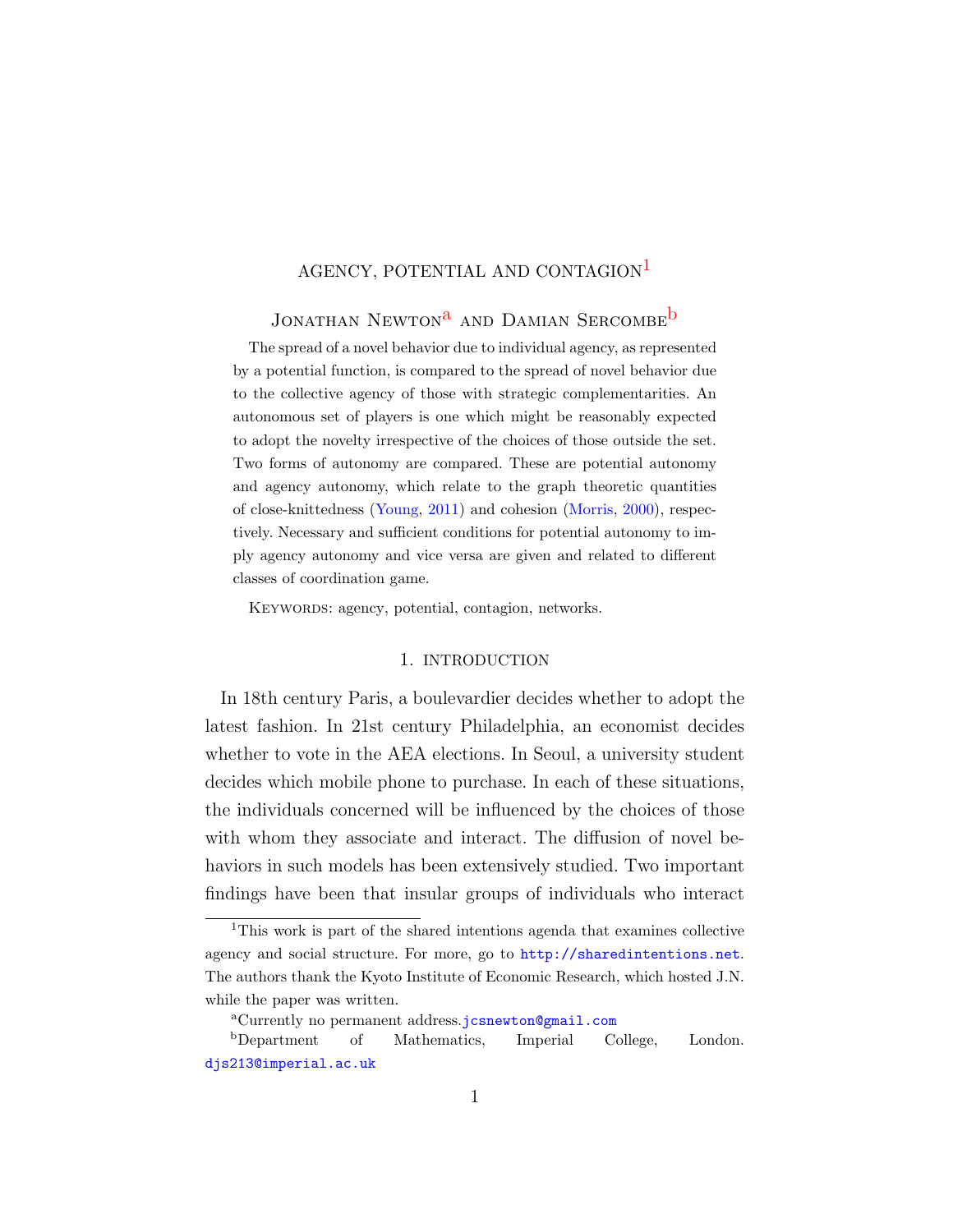## 2 J. NEWTON AND D. SERCOMBE

mainly with one another (i) can be relatively stubborn when it comes to changing their behavior due to external influence [\(Morris,](#page-35-1) [2000\)](#page-35-1), but (ii) can exhibit 'autonomy' [\(Young,](#page-35-0) [2011\)](#page-35-0) in adopting innovative behaviors ahead of others. Now consider the following situations. Two best friends go to the mall together and decide which next generation games console to buy. A group of colleagues working in a factory discuss and decide whether to join a strike. Some classmates decide which social platform, say WhatsApp or WeChat, to use to organize their study programme. These situations are similar to the previous situations but have one important difference – they are instances of collective agency. That is, the individuals concerned are getting together and asking the question 'what should we do?' rather than asking 'what should I do?' in isolation. Recent work in developmental psychology suggests that such collaborative thinking and problem solving is a basic human trait, manifesting itself in human infants at ages as early as 14 months [\(Tomasello,](#page-35-2) [2014;](#page-35-2) [Tomasello](#page-35-3) [and Rakoczy,](#page-35-3) [2003,](#page-35-3) and citations therein). Therefore, the question of whether and how such behavior affects the diffusion of innovation is of great importance.

In the current paper, we compare the spread of novel behavior due to individual agency, as represented by a potential function, to the spread of novel behavior due to the collective agency of those with strategic complementarities. To do this, we use notions of autonomy. A set of players is said to be autonomous if, for whatever reason, they can be expected to adopt a novel behavior regardless of the strategies of players outside of the set. Potential autonomy is defined by means of a potential function [\(Monderer and Shapley,](#page-35-4) [1996\)](#page-35-4) that aggregates individual incentives in a manner consistent with individual agency. A set of players is *potential autonomous* if,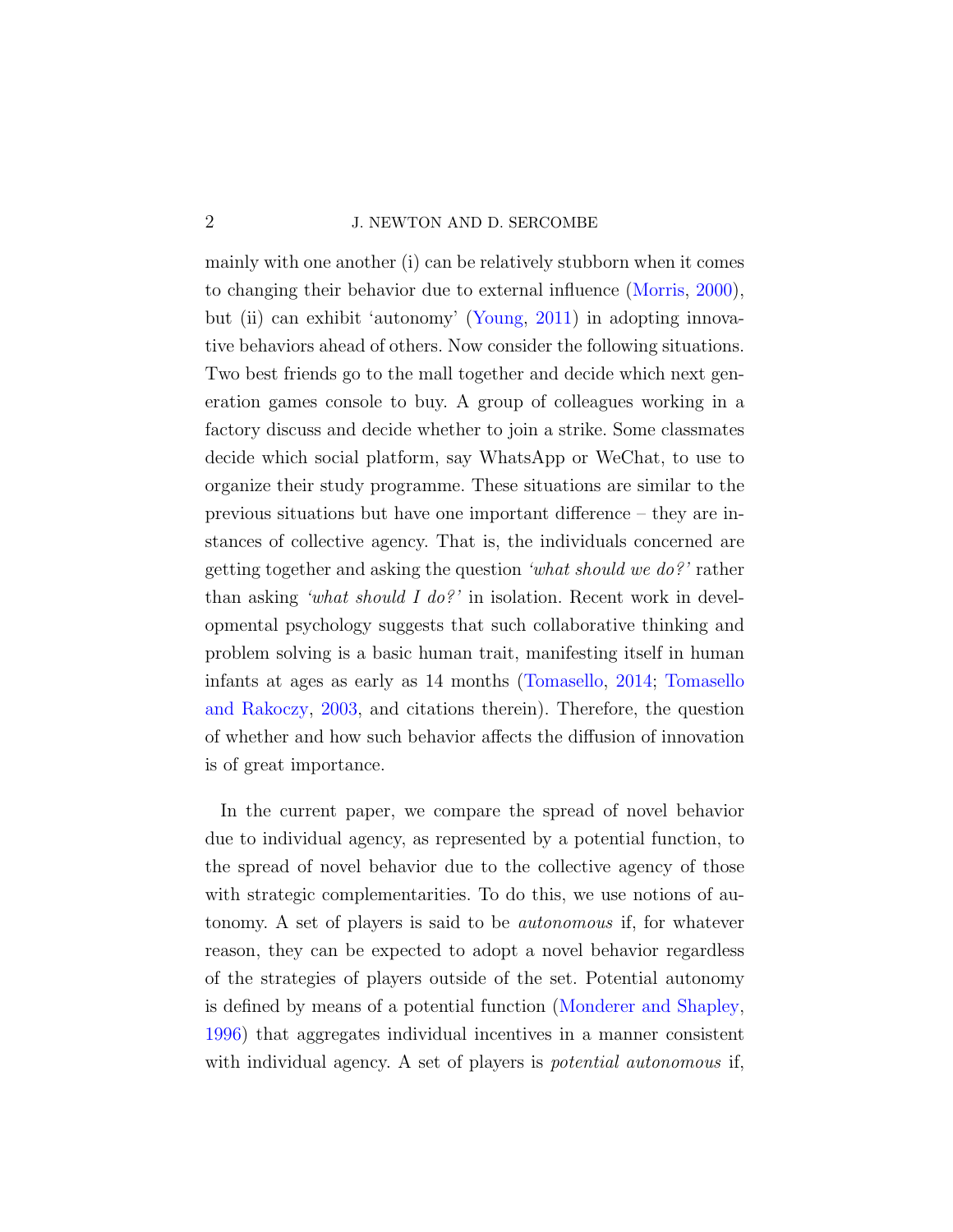### AGENCY, POTENTIAL AND CONTAGION 3

for any fixed strategy profile of players outside of the set, potential is maximized when all the players in the set adopt the novel behavior. [Young](#page-35-0) [\(2011\)](#page-35-0) showed that potential autonomy depends in a positive way on the graph theoretic property of the close-knittedness of a set of players. Agency autonomy, introduced here, is defined by collective agency. A set of players is agency autonomous if, for any fixed strategy profile of players outside of the set, the payoff of every player in the set is increased by collective adoption of the novel behavior. Agency autonomy depends in a positive way on the graph theoretic property of the cohesion of a set of players [\(Morris,](#page-35-1) [2000\)](#page-35-1). For the class of symmetric 2x2 coordination games, we give necessary and sufficient conditions for inclusion relations between the set of potential autonomous sets and the set of agency autonomous sets for every possible network of interactions between players. This allows us to classify games according to which form of autonomy leads to wider adoption of the novel behavior. Furthermore, the conditions for our inclusion relations show that the concepts of close-knittedness and cohesion are related via some very natural boundaries between different types of coordination game (e.g. flight to safety, stag hunt, zero off-diagonal, mammoth hunt).

Members of highly cohesive sets interact relatively little with those outside of the set. Such sets are thus likely to be agency autonomous. That is, cohesion can facilitate the spread of novel behavior. However, the concept of cohesion was introduced by [Morris](#page-35-1) [\(2000\)](#page-35-1) as something that prevented contagion of a set from the outside. How do these observations relate to one another? It has already been remarked in [Newton and Angus](#page-35-5) [\(2015\)](#page-35-5) that while cohesion of a set makes it resilient to external contagion, cohesion of its subsets makes it prone to self-contagion via collective agency. Here we generalize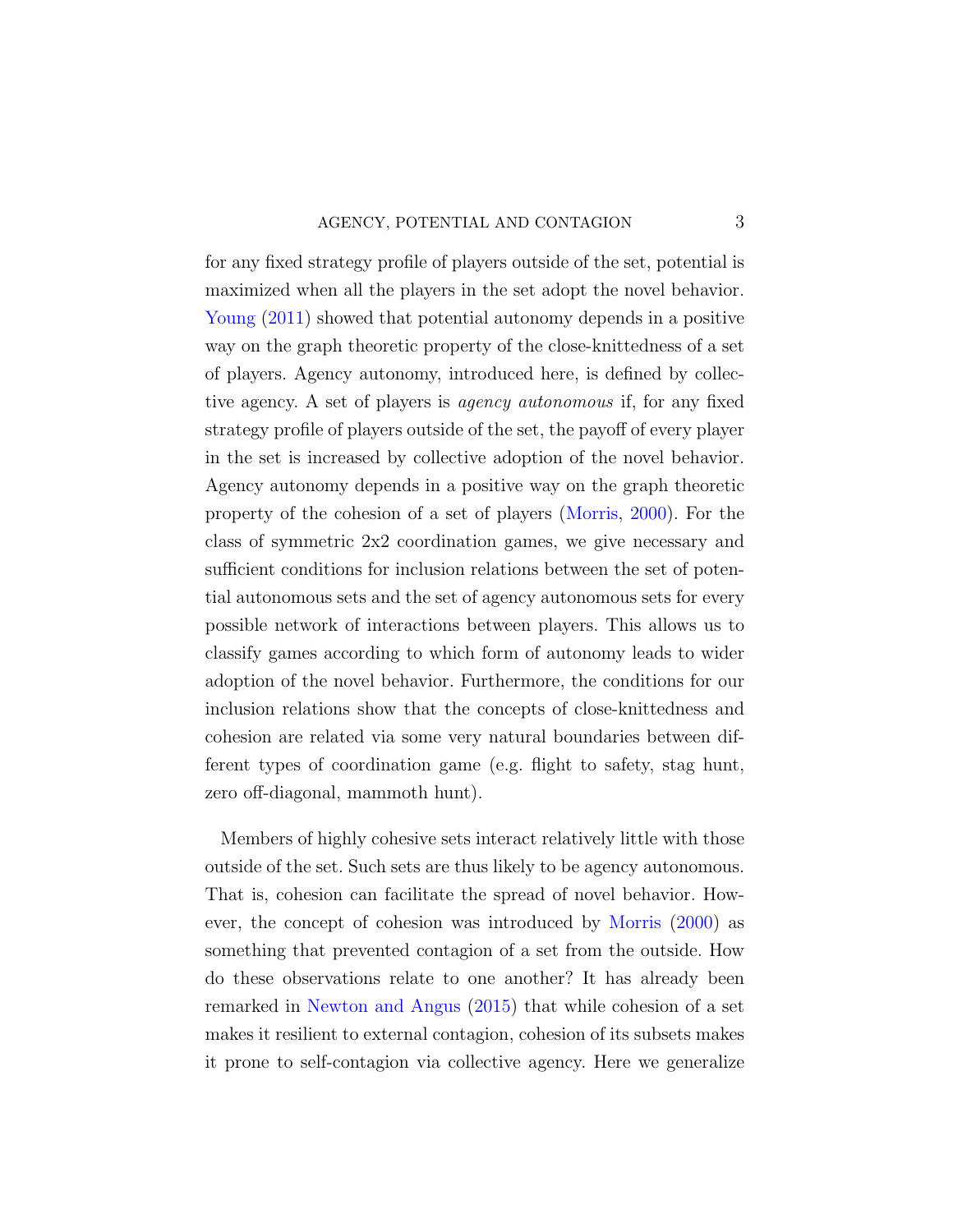#### 4 J. NEWTON AND D. SERCOMBE

that observation, introducing coalitional cohesion, a generalization of cohesion. Roughly speaking, the coalitional cohesion of a set of players is increasing in its cohesion, but decreasing in the cohesion of any of its subsets that can exhibit collective agency. A set of players is then robust to contagion, irrespective of the strategies of players outside of the set, if and only if it is sufficiently coalitionally cohesive.

The paper is arranged as follows. Section [2](#page-3-0) gives the model and defines potential autonomy and agency autonomy. Section [3](#page-10-0) analyzes the relationship between these concepts. Section [4](#page-16-0) applies the concepts to trees (graphs without cycles), sparse random graphs and the complete graph. Section [5](#page-21-0) provides a characterization of the robustness of groups of players to contagion when the underlying game is any symmetric 2x2 coordination game. Proofs are left to the appendix.

### 2. MODEL

<span id="page-3-0"></span>Consider a simple, finite graph  $\Gamma = (V, E)$ . The vertex set V represents a set of players. The edge set  $E$ , consisting of unordered pairs of elements of  $V$ , represents connections between players. If two vertices share an edge they are said to be neighbors. The number of neighbors of a vertex  $i \in V$  is the *degree* of i. For  $S \subseteq V$ , denote by  $d(S)$  the sum of the degrees of vertices in S. Assume that each  $i \in V$  has at least one neighbor, so that  $d(S) > 0$  for all  $S \subseteq V$ . For  $T, S \subseteq V$ , denote by  $d(T, S)$  the number of edges  $(i, j) \in E$  such that  $i \in T$  and  $j \in S$ . For notational convenience we write  $d({i})$  as  $d(i)$  and  $d({i}, S)$  as  $d(i, S)$ .

A strategy profile  $\sigma$  is a function  $\sigma: V \to \{A, B\}$  that associates each player with one of two strategies, A or B. Strategy B can be thought of as a status quo and strategy A can be thought of as some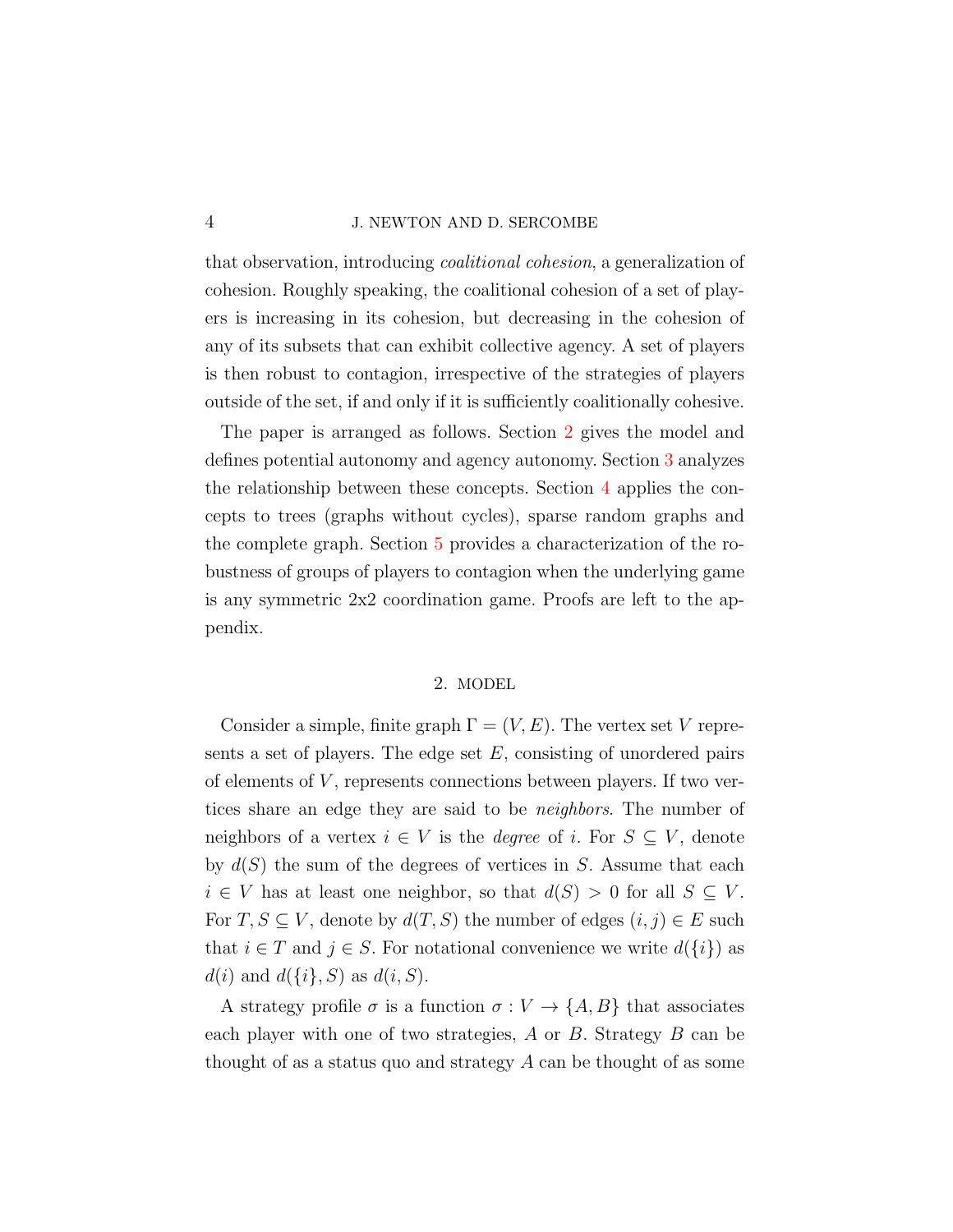| А |     |  |
|---|-----|--|
| В | ٠γ. |  |

<span id="page-4-0"></span>Figure 1: For each combination of A and B, entries give payoffs for the row player.  $\alpha, \beta \in \mathbb{R}, \alpha > 0$ . This parameterization covers all two player, two strategy symmetric coordination games up to affine transformation of the payoff matrix.

novel behavior. As is standard, let  $\sigma_S$ ,  $\sigma_{-S}$  denote  $\sigma$  restricted to the domains S and  $V \setminus S$  respectively. Let  $\sigma^A$ ,  $\sigma^B$  be the strategy profiles such that for all  $i \in V$ ,  $\sigma^{A}(i) = A$ ,  $\sigma^{B}(i) = B$ . Denote by  $V_A(\sigma) \subseteq V$  the set of players who play strategy A at profile  $\sigma$  and by  $V_B(\sigma) \subseteq V$  the set of players who play strategy B at profile  $\sigma$ . The payoff of a player at profile  $\sigma$  is the sum of his payoffs when he plays his strategy against each of his neighbors on the graph in the game in Figure [1.](#page-4-0) Formally, player i's payoff at  $\sigma$  is

<span id="page-4-2"></span>(2.1) 
$$
\pi_i(\sigma) = \begin{cases} (1+\beta) d(i, V_A(\sigma)) & \text{if } \sigma(i) = A \\ (\beta - \alpha) d(i, V_A(\sigma)) + d(i, V_B(\sigma)) & \text{if } \sigma(i) = B \end{cases}.
$$

<span id="page-4-1"></span>Note that this specification admits an exact potential function [\(Mon](#page-35-4)[derer and Shapley,](#page-35-4) [1996\)](#page-35-4) given by

(2.2) Potential 
$$
(\sigma) = (1 + \alpha) d(V_A(\sigma), V_A(\sigma)) + d(V_B(\sigma), V_B(\sigma)).
$$

The potential function aggregates information from the game in a way that retains information on the incentives of players under individual agency. Specifically, if we adjust the strategy of any single player, the change in his payoff equals the change in the potential function.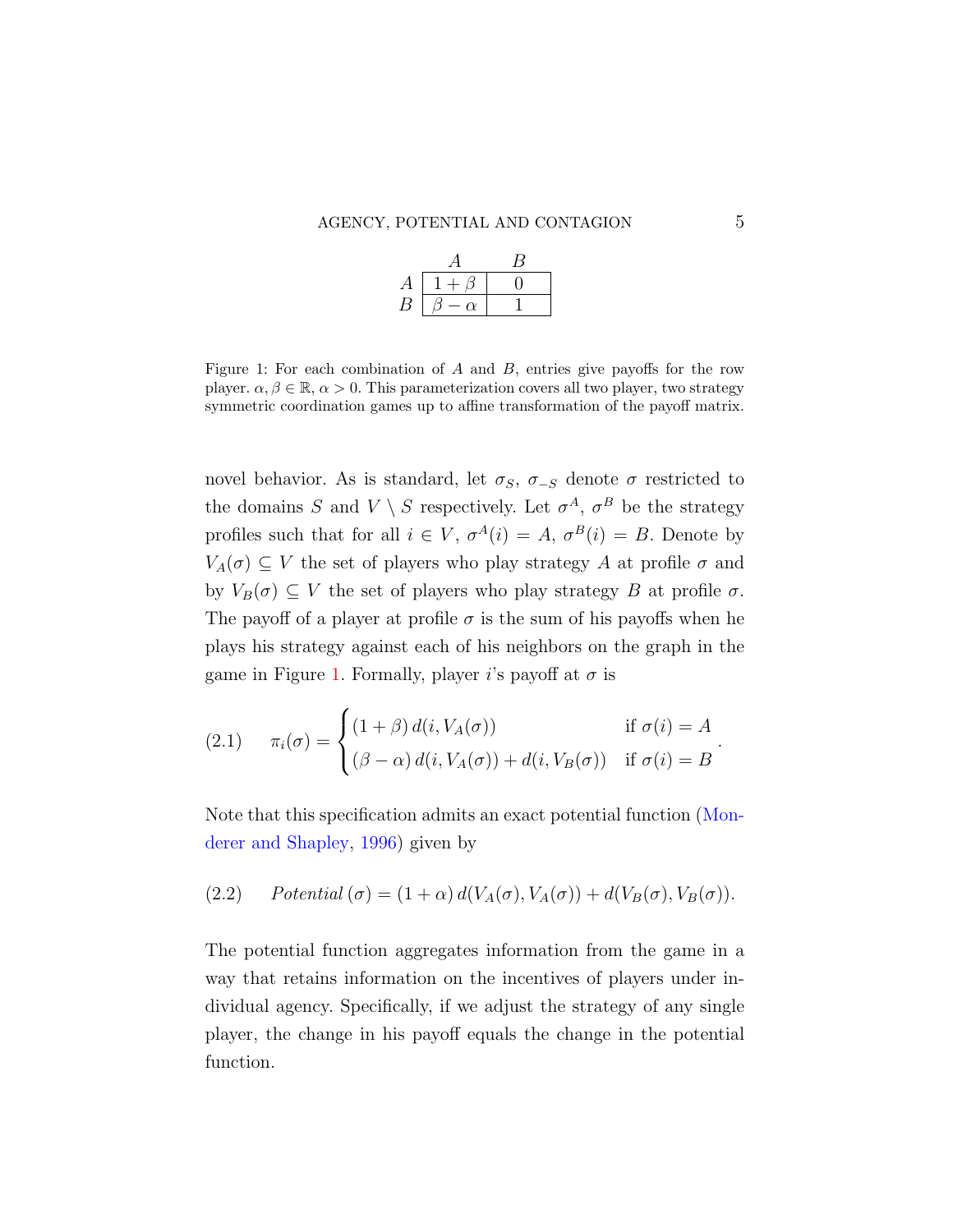### 6 J. NEWTON AND D. SERCOMBE

However, the potential function does not retain information on the incentives of players under collective agency. For example, a group of players may be able to adjust their strategies together in such a way that every member of the group gains payoff yet potential decreases. To make this clear, it helps, as in [Young](#page-35-0)  $(2011)$ , to think of  $d(S, S)$  as the area of S and of  $d(S, V \setminus S)$  as the *perimeter* of S. Specifically, for a strategy profile  $\sigma$ , we can think of  $d(S, V_A(\sigma) \setminus S)$  as the *contaged* perimeter of S and  $d(S, V_B(\sigma) \setminus S)$  as the uncontaged perimeter of S (see Figure [2\)](#page-6-0). Then, from  $\sigma$  such that  $S \subseteq V_B(\sigma)$ , if we switch all players in  $S$  from  $B$  to  $A$ , the change in potential equals

$$
\underbrace{\alpha \cdot \text{area}(S)}_{\text{Internal potential}} + \underbrace{(1+\alpha) \cdot \text{contained perimeter}(S) - \text{uncontaged perimeter}(S),}_{\text{External potential}},
$$

whereas the change in the sum of payoffs of players in  $S$  is

$$
\underbrace{2\,\beta\cdot\mathrm{area}(S)}_\text{Internal coordination} + \underbrace{(1+\alpha)\cdot\mathrm{contaged\ perimeter}(S)-\mathrm{uncontaged\ perimeter}(S)}_\text{Contagion}.
$$

The contagion effect is the effect of the behavior of players outside of S on the payoffs of S. This effect is perfectly mirrored by the potential function. Where the expressions differ is in the generation of potential and payoffs within  $S$  itself. The analysis of individual agency corresponds to S being a singleton, in which case area $(S) = 0$ and neither potential nor payoffs are internally generated.

Potential is independent of  $\beta$ , so from the perspective of individual strategic motivations, the game in Figure [1](#page-4-0) does not change when  $\beta$  is varied. For example, the set of Nash equilibria, including those in mixed strategies, is independent of  $\beta$ . When collective agency is considered, this is clearly no longer the case, and different values of  $\beta$  give very different incentives. If  $\beta < 0$ , then coordinating on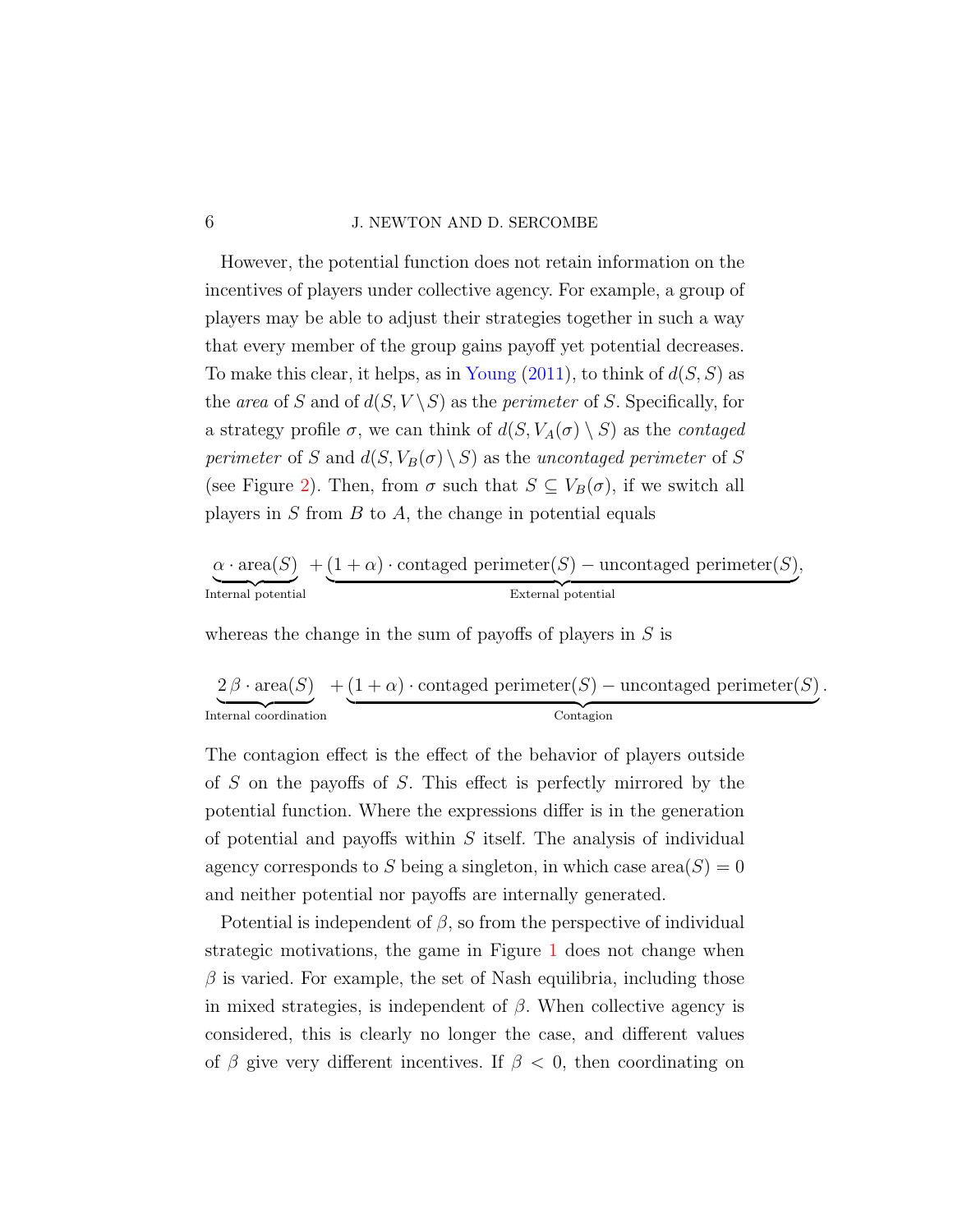<span id="page-6-0"></span>

Figure 2: Illustration of graph theoretic properties. Stars and circles represent players playing A and B respectively. Lines (solid, dashed, dotted) represent edges between neighboring players. In this example,  $d(S, S) = 7$ ,  $d(S, V_A(\sigma))$  $S$ ) = 2 and  $d(S, V_A(\sigma) \setminus S) = 3$ .

strategy B provides higher payoffs than coordinating on strategy A, so collective agency should work towards retaining strategy B even as differences in potential promote the adoption of strategy A. If  $\beta > 0$ , then agency and potential work in the same direction to promote the spread of strategy A. The expressions above indicate that potential change and the sums of payoff changes are precisely aligned when  $\beta = \alpha/2$ . However, this does not consider that an increase in the sum of payoffs of a set of players is not enough to guarantee that every player in the set gains. Collective choice by a set of players will be constrained by those who do worst out of any anticipated change.

This last point is illustrated in Figure [3,](#page-7-0) which uses the expressions given above to illustrate the conditions on  $\alpha$  and  $\beta$  under which a switch by S from B to A will (i) increase the sum of the payoffs of players in S and so be a rational coalitional move under transferable utility (TU) constraints, (ii) increase the payoff of every player in S and so be a rational coalitional move under non-transferable utility (NTU) constraints, (iii) increase potential. For now, the reader should ignore the elements of Figure [3](#page-7-0) that are as yet undefined.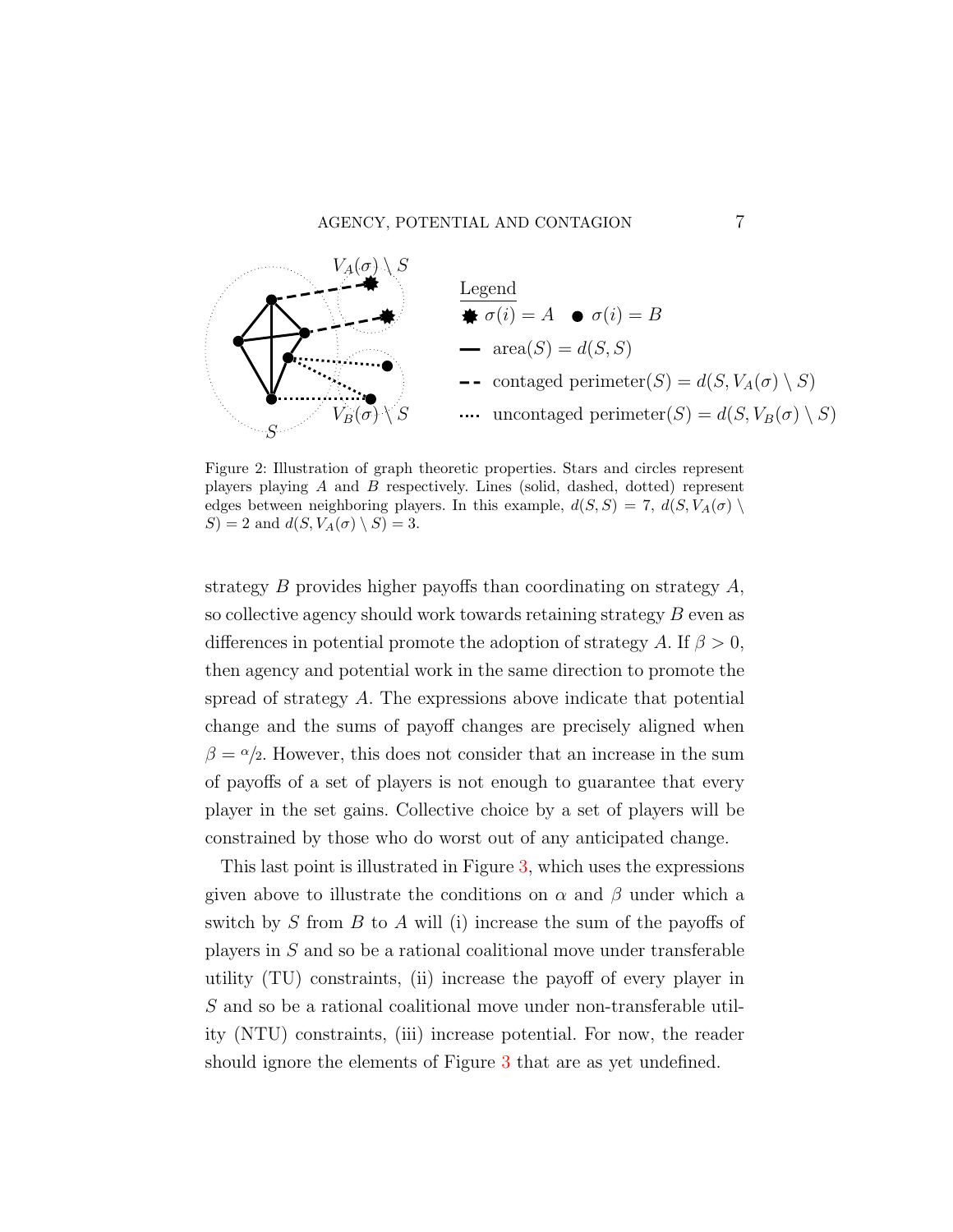<span id="page-7-0"></span>

Figure 3: Fixing strategies of players outside  $S$ , if all players in  $S$  switch from  $B$  to  $A$ , the sum of their payoffs (resp. the payoff of each player in  $S$ ) increases if and only if  $(\alpha, \beta)$  lies above TU Constraint (resp. NTU Constraint) which is weakly decreasing and linear (resp. weakly decreasing, piecewise linear, convex). Upper (lower) bounds for these constraints are attained when all players outside  $S$  play  $B(A)$ . Areas in which such a switch increases (decreases) potential are illustrated, as are conditions for autonomy.

#### 2.1. Autonomy

To compare individual and collective agency we shall use ideas of autonomy. A set of players  $S$  is autonomous if there is some reasonable expectation that players in the set will come to play A regardless of the choices of players outside of S. There are different ways in which such a reasonable expectation might arise. We examine two of them. Potential autonomy considers the behavior of a group as determined by an aggregation of individual incentives in a way that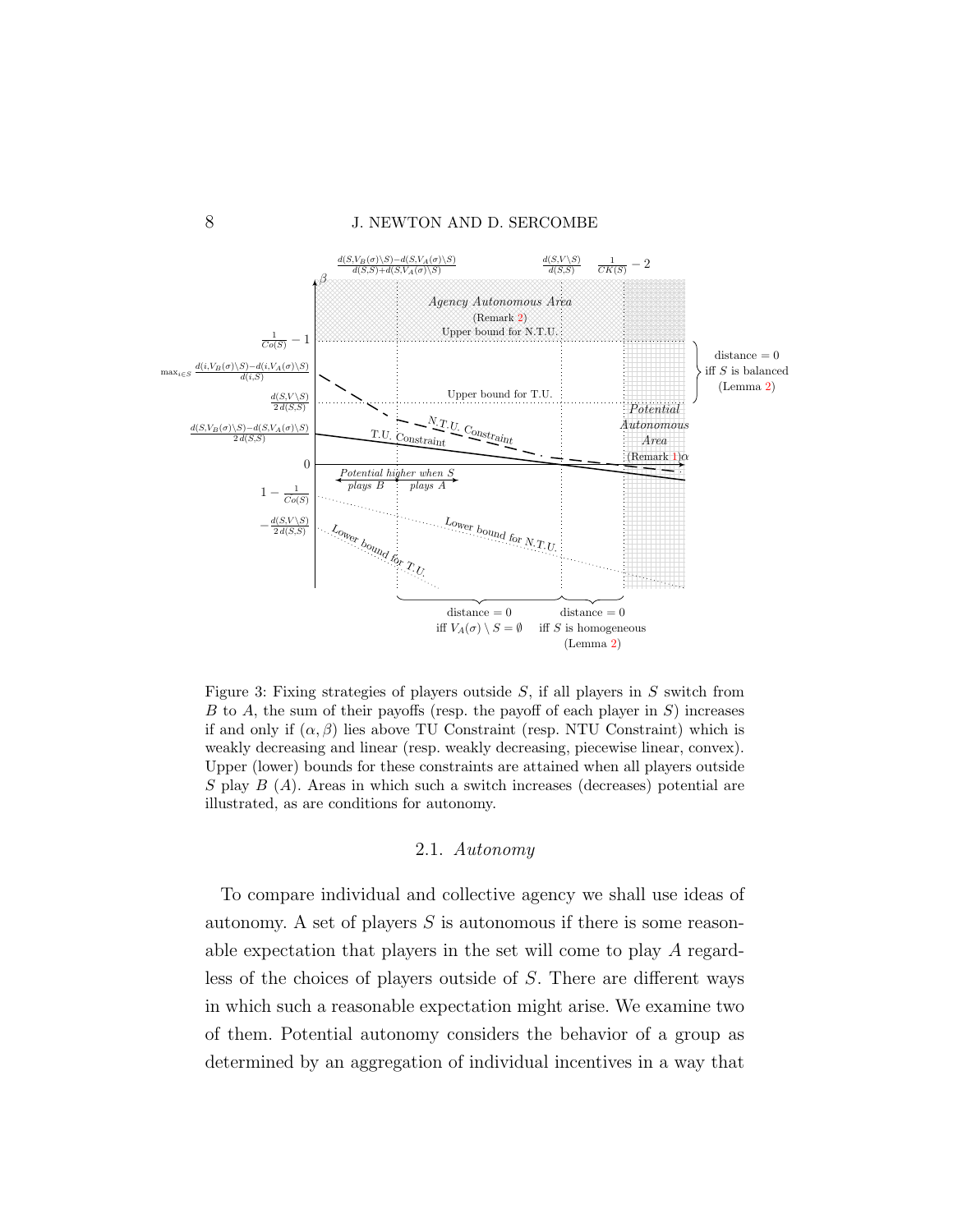is consistent with individual agency.

DEFINITION 1  $S \subseteq V$  is potential autonomous if, for all  $\sigma$  such that  $\sigma_S \neq \sigma_S^A$ ,

$$
Potential(\sigma_S^A, \sigma_{-S}) > Potential(\sigma).
$$

That is, S is potential autonomous if, for any strategies played by players outside of S, a higher potential is attained when players in S all play A than when they play any other strategies. It is known that, under asynchronous log-linear learning dynamics, potential maximizing strategy profiles are observed more frequently than other strategy profiles in the long run [\(Blume,](#page-35-6) [1993\)](#page-35-6). Moreover, if  $S$  is potential autonomous then the hitting time for strategy profiles such that  $\sigma(i) = A$  for all  $i \in S$  can be bounded above independently of the rest of the network. Convergence to A is fast for potential autonomous sets [\(Young,](#page-35-0) [2011\)](#page-35-0).

[Young](#page-35-0)  $(2011)$  shows that potential autonomy depends on the graph theoretic property of close-knittedness, which measures how well integrated each subset of a group of players is with the rest of the group. The *close-knittedness* of a set  $S \subseteq V$  is given by

$$
CK(S):=\min_{S'\subseteq S}\frac{d(S',S)}{d(S')}.
$$

<span id="page-8-0"></span>REMARK 1 [\[Young,](#page-35-0) [2011\]](#page-35-0) S is potential autonomous if and only if  $CK(S) > \frac{1}{2+1}$  $\frac{1}{2+\alpha}$ .

Our second concept of autonomy is agency autonomy. Agency autonomy does not require aggregation of incentives but instead considers collective agency. If, given the choice, all members of S would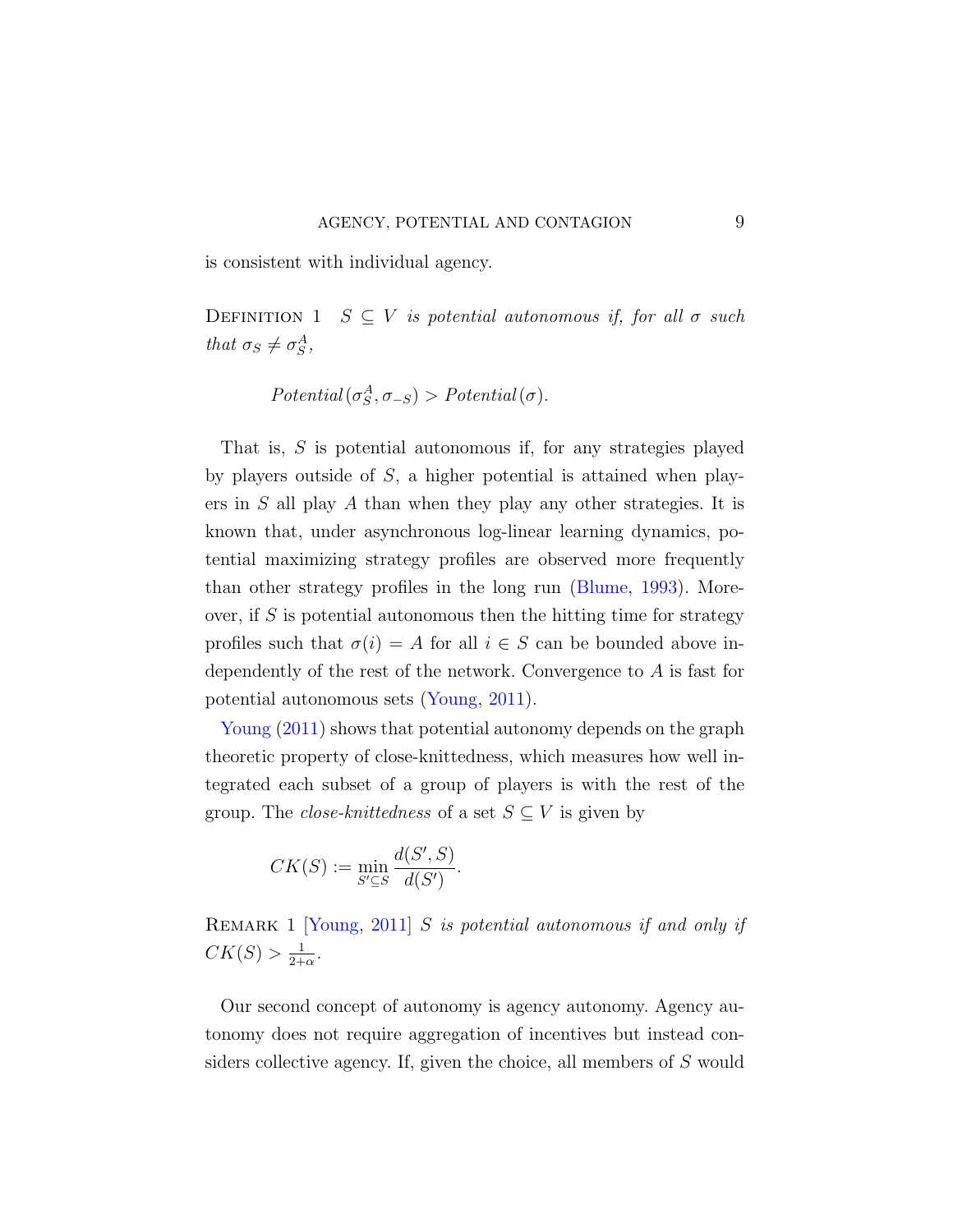like to play A, conditional on others in  $S$  also playing  $A$ , regardless of what players in  $V \setminus S$  do, we say that S is agency autonomous.

DEFINITION 2  $S \subseteq V$  is agency autonomous if, for all  $\sigma$ , for all  $i \in S$ ,

$$
\pi_i(\sigma_S^A, \sigma_{-S}) > \pi_i(\sigma_S^B, \sigma_{-S}).
$$

Similarly to potential autonomy, agency autonomy can be related to a graph theoretic concept, cohesion [\(Morris,](#page-35-1) [2000\)](#page-35-1), which measure how well integrated into S is the least well integrated member of S. The *cohesion* of a set  $S$  is given by

$$
Co(S) := \min_{i \in S} \frac{d(i, S)}{d(i)}.
$$

As we consider coordination games, the inequality in the definition of agency autonomy is hardest to satisfy when  $\sigma = \sigma^B$ . Then, for all  $i \in S$ , we have  $\pi_i(\sigma_S^A, \sigma_{-S}^B) = (1+\beta)d(i, S)$  and  $\pi_i(\sigma_S^B, \sigma_{-S}^B) =$  $d(i)$ , so the condition in the definition of agency autonomy becomes  $(1 + \beta)d(i, S) > d(i)$ . Rearranging and taking the minimum over all  $i \in S$ , we have

<span id="page-9-0"></span>REMARK 2 S is agency autonomous if and only if  $Co(S) > \frac{1}{1+}$  $\frac{1}{1+\beta}$ .<sup>1</sup>

Remarks [1](#page-8-0) and [2](#page-9-0) are illustrated in Figure [3,](#page-7-0) the shaded areas in

<sup>&</sup>lt;sup>1</sup>As  $Co(S)$  is nonnegative, by Remark [2,](#page-9-0) agency autonomy is only possible when  $\beta > 0$ . It is possible to define a concept of reverse-agency autonomy under which sets wish to play  $B$ , regardless of the choices of those outside of the set. This is only possible for  $\beta < 0$ . The upward sloping boundaries (in  $\alpha$ - $\beta$  space) for inclusion relations between potential autonomy and agency autonomy that we obtain in Propositions [1](#page-12-0)[,2,](#page-14-0)[3](#page-15-0) are instead downwards sloping boundaries for inclusion relations between potential autonomy and reverse-agency autonomy. The analysis repeats much of what we do for agency autonomy and so is omitted from the current exposition.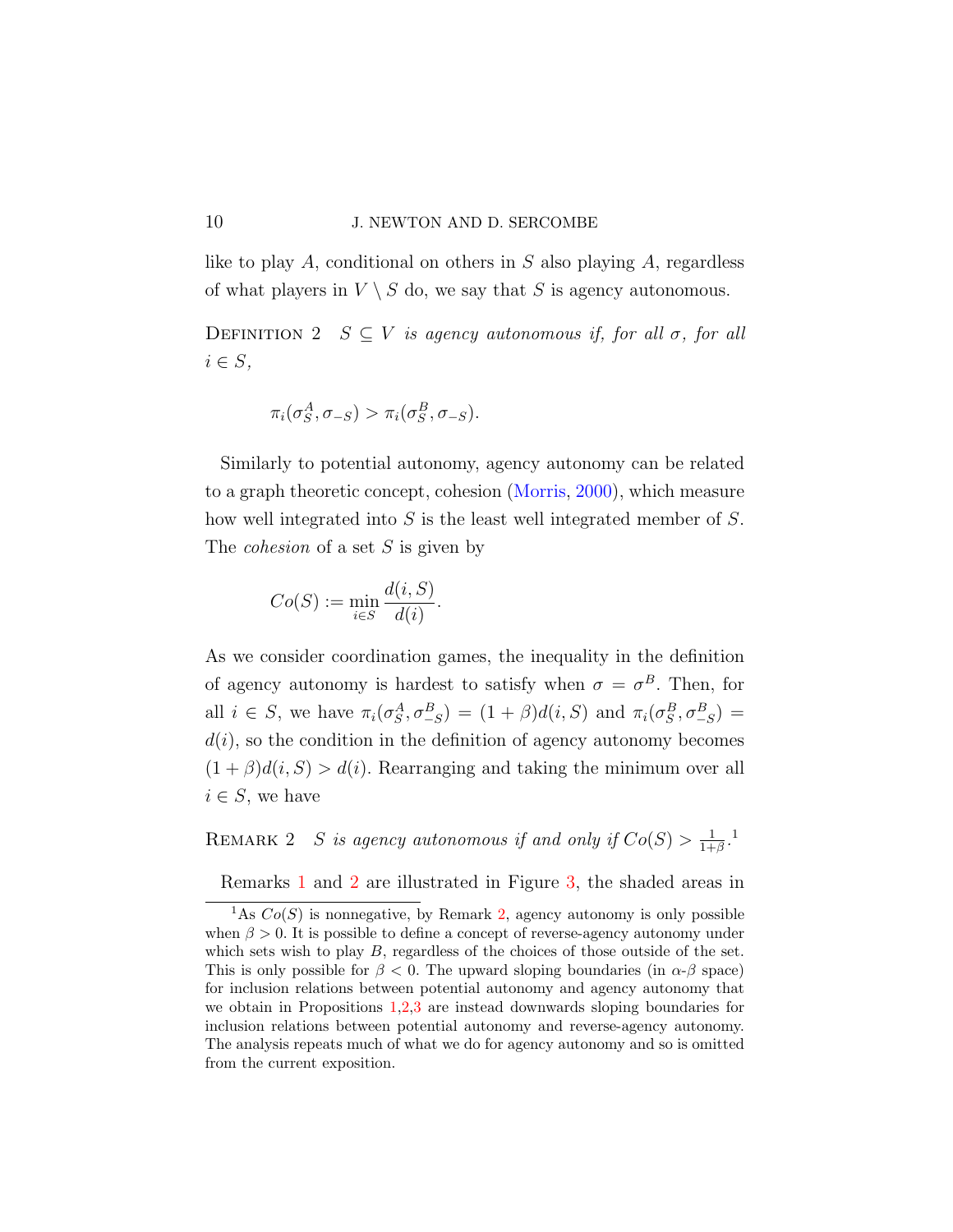the Figure showing which values of  $\alpha$  and  $\beta$  correspond to S being potential autonomous and agency autonomous respectively.

The reader may note that potential autonomy is defined by individual agency but depends on close-knittedness, which measures the integration of the least well integrated group within S. In contrast, agency autonomy is defined by collective agency but depends on cohesion, which measure the integration of the least well integrated individual within S. This contrast arises because agency autonomy does not aggregate individual incentives, so that each individual in S holds a veto with regard to collective changes in strategy. If we were to instead consider the change in the sum of payoffs of S, then  $Co(S)$  would be replaced by  $\frac{2d(S,S)}{d(S)}$  in Remark [2.](#page-9-0)

## <span id="page-10-0"></span>3. RELATIONS BETWEEN POTENTIAL AUTONOMY AND AGENCY AUTONOMY

In order to examine the relationship between potential autonomy and agency autonomy, we shall first establish some foundational results that link close-knittedness and cohesion. That  $Co(.)$  is bounded below by  $CK(.)$  is remarked in [Young](#page-35-0) [\(2011\)](#page-35-0). We show that it is also bounded above by  $2 C K(.)$ .

<span id="page-10-1"></span>LEMMA 1 For given  $\Gamma = (V, E), S \subseteq V, 0 \leq CK(S) \leq Co(S) \leq$  $2 C K(S) \leq 1.$ 

We say that a set of players  $S$  is homogeneous if no subset of  $S$ is less well integrated with  $S$  than  $S$  is with itself. That is,  $S$  is homogeneous if

$$
CK(S) = \frac{d(S, S)}{d(S)}.
$$

By Remark [1,](#page-8-0) to check whether a homogeneous set is potential au-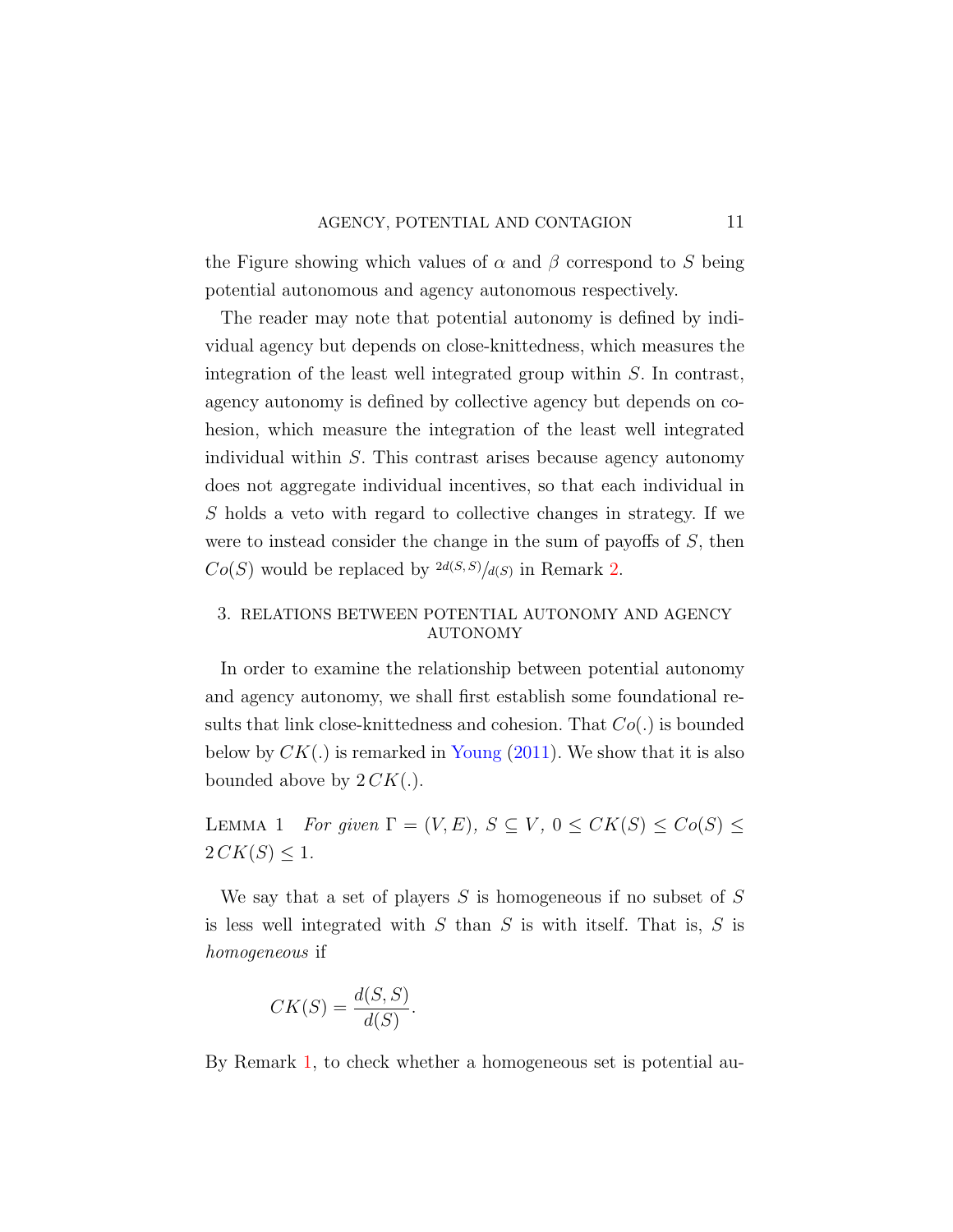### 12 J. NEWTON AND D. SERCOMBE

tonomous only requires us to check whether  $d(S, S)/d(S) > 1/(2+\alpha)$ .

Define *anti-cohesion* as how well integrated into  $S$  is the most well integrated member of S.

$$
\widetilde{Co}(S) = \max_{i \in S} \frac{d(i, S)}{d(i)}.
$$

When cohesion equals anti-cohesion,  $Co(S) = \widetilde{Co}(S)$ , then every member of  $S$  is equally well integrated into  $S$  and we say that  $S$  is balanced. It follows immediately from this definition that  $S$  is balanced if and only if  $d(i, S)/d(i)$  is constant across all  $i \in S$ . For sets with a given proportion of within-set interactions, homogeneous sets maximize close-knittedness and balanced sets maximize cohesion.

<span id="page-11-0"></span>LEMMA 2  $CK(S) \leq \frac{d(S,S)}{d(S)}$  $\frac{d(S,S)}{d(S)}$ , with equality if and only if S is homogeneous.  $Co(S) \leq \frac{2d(S,S)}{d(S)}$  $\frac{d(S,S)}{d(S)}$ , with equality if and only if S is balanced.

The bounds in Lemma [2](#page-11-0) (illustrated in Figure [3\)](#page-7-0) can then be used to show that when  $S$  is balanced it must also be homogeneous, and that the ratio of cohesion to close-knittedness attains its upper bound. This is useful, as balance is defined by equality between  $d(i, S)/d(i)$  for |S| possible  $i \in S$ , whereas homogeneity is defined by  $2^{|S|}$  possible  $S' \subseteq S$ , so balance will usually be easier to check than homogeneity.

<span id="page-11-1"></span>LEMMA 3 For given  $\Gamma = (V, E)$ , if  $S \subseteq V$  is balanced, then S is homogeneous and  $Co(S) = 2 C K(S)$ .

We are now in a position to compare potential autonomy and agency autonomy. The first proposition concerns a condition on  $\alpha$ and  $\beta$  under which, for every graph  $\Gamma = (V, E)$ , every potential autonomous set is agency autonomous.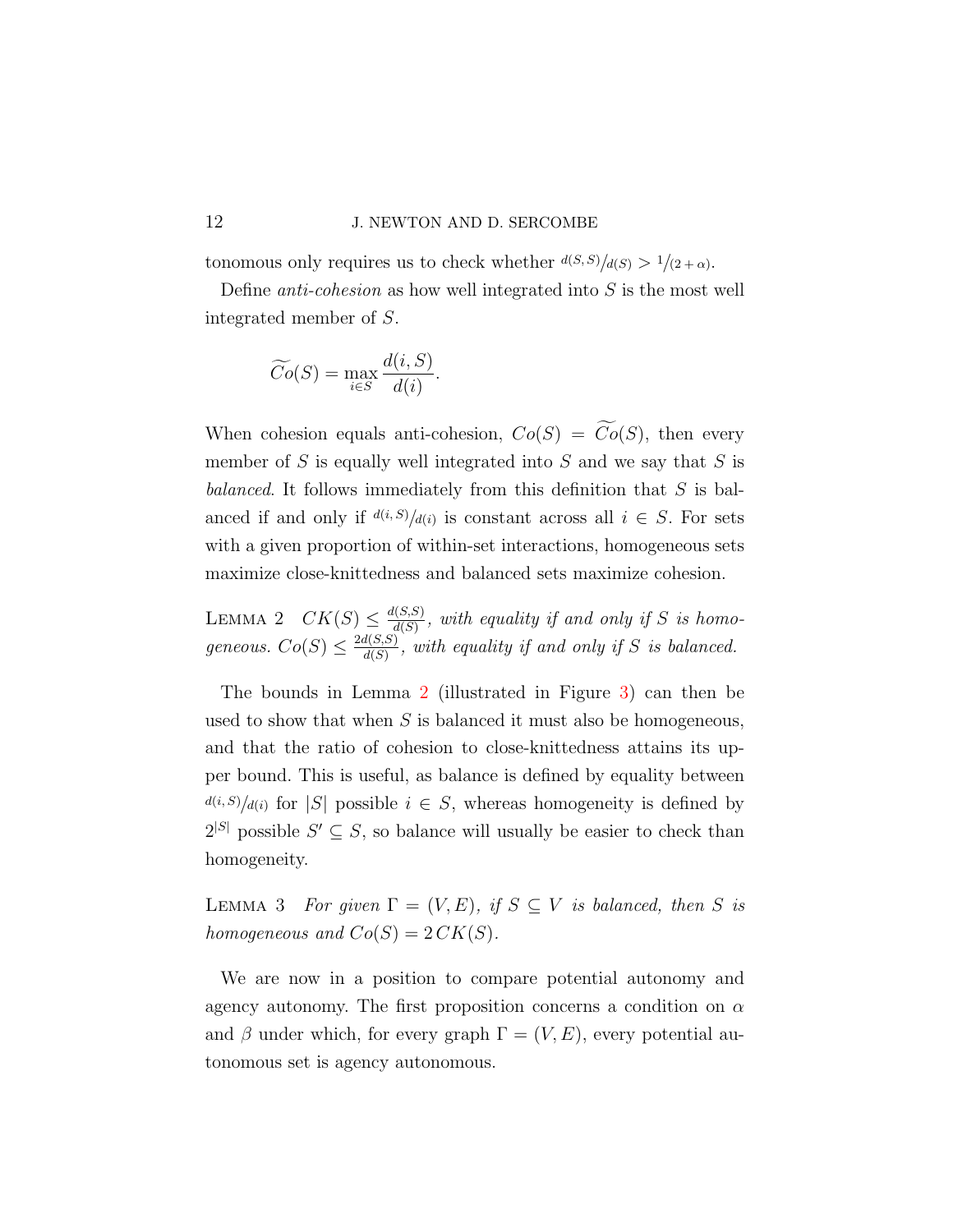<span id="page-12-0"></span>PROPOSITION 1  $\beta \geq 1 + \alpha$  if and only if for all  $\Gamma = (V, E)$ , every potential autonomous  $S \subseteq V$  is also agency autonomous.

That is to say, when  $\beta \geq 1 + \alpha$ , collective agency can contribute at least as much, possibly more, to the spread of novel behavior (strategy  $A$ ) as can individual agency combined with the perturbations necessary to attain local potential maximizing profiles. Considering our games in  $\alpha$ -β space (Figure [4\)](#page-13-0), we see that  $\beta \geq 1+\alpha$  corresponds to the area bounded below by the 'mammoth hunt' game, which is similar to a 'stag hunt', but with the payoff for stag-stag increased to make stag-stag the potential maximizing profile and hence the risk-dominant Nash equilibrium. In Figure [4,](#page-13-0) in the area below the mammoth hunt the ordinal payoff ranking of the game changes, so Proposition [1](#page-12-0) tells us that the area of Figure [4](#page-13-0) in which potential autonomy implies agency autonomy corresponds exactly to the area in which the payoff ranking of our game has  $(A, A)$  preferred to  $(B, A)$ to  $(B, B)$  to  $(A, B)$ .

To understand why the bound in Proposition [1](#page-12-0) is  $\beta = 1 + \alpha$ , consider a set  $T \subseteq V$  that is sufficiently well integrated to be both potential autonomous and agency autonomous. Let the set  $S = T \cup \{i\}$ consist of T together with a single player  $i \notin T$ . We can think of i as the least well integrated member of S. Now, given that  $T$  is potential autonomous, a necessary and sufficient condition for S to be potential autonomous is that, starting from  $(\sigma_T^A, \sigma_{-T}^B)$ , potential increases when player i switches to strategy  $A$ . From  $(2.2)$ , this condition is

<span id="page-12-1"></span>
$$
(3.1) \t(1+\alpha) d(i,T) - d(i, V \setminus T) = (2+\alpha) d(i,T) - d(i) > 0.
$$

Given that  $T$  is agency autonomous, we have (see Footnote [1\)](#page-9-0) that  $\beta > 0$ . This implies that strategy pair  $(A, A)$  gives a higher payoff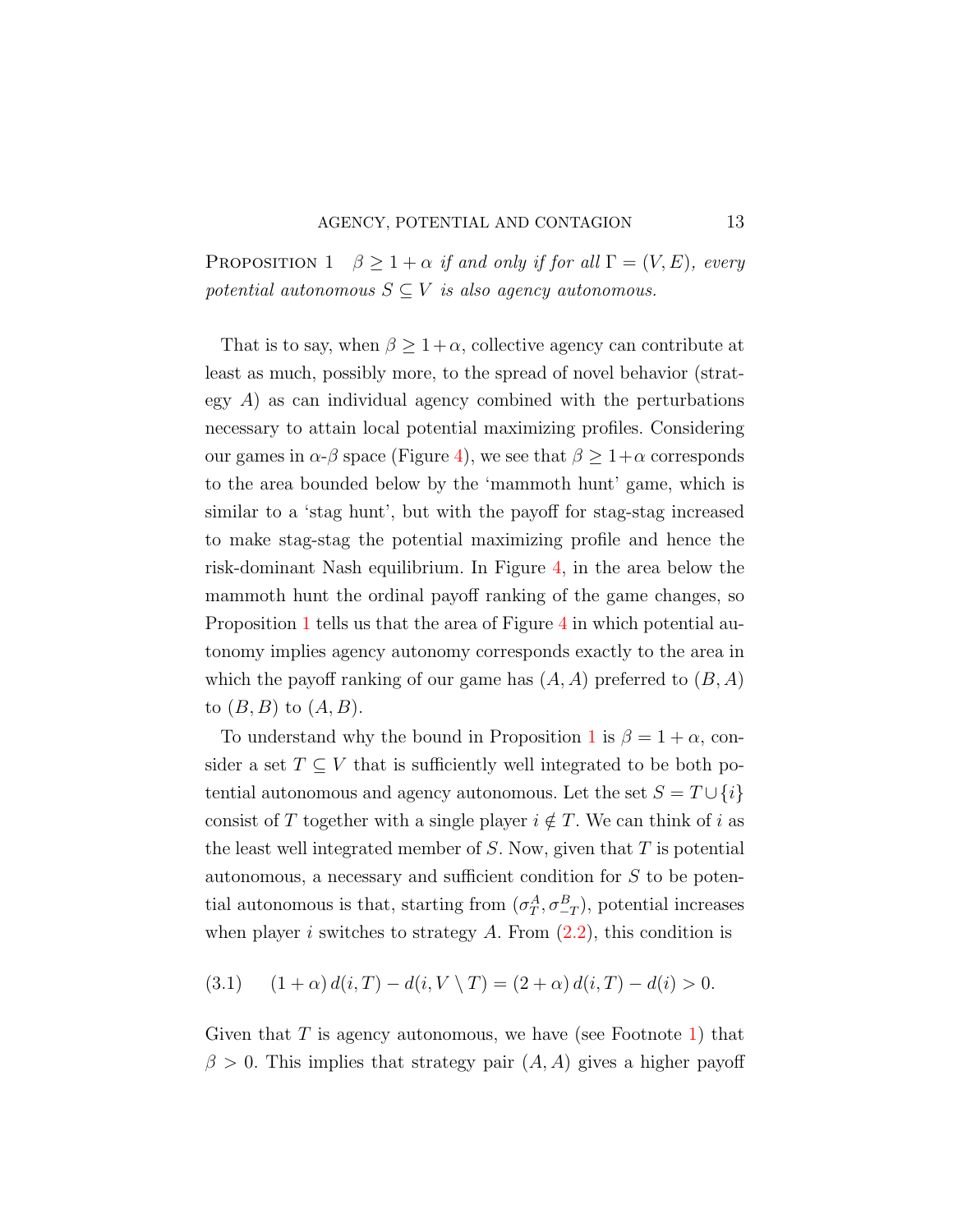<span id="page-13-0"></span>

Figure 4: Propositions [1,](#page-12-0) [2,](#page-14-0) [3](#page-15-0) illustrated in  $\alpha$ - $\beta$  space. The ordinal ranking of payoffs in the game changes at  $\beta = 1 + \alpha$ ,  $\beta = \alpha$ ,  $\beta = 0$ ,  $\beta = -1$ . At  $\beta = \alpha/2$ , if  $\sigma_S$  changes, then the consequent change in the sum of the payoffs of players in S exactly equals the change in potential.

than  $(A, B)$ , so players in T will never be deterred from switching to A by the prospect of player i switching with them. Therefore, a necessary and sufficient condition for S to be agency autonomous is that, starting from  $\sigma^B$ , the payoff of player *i* increases when all of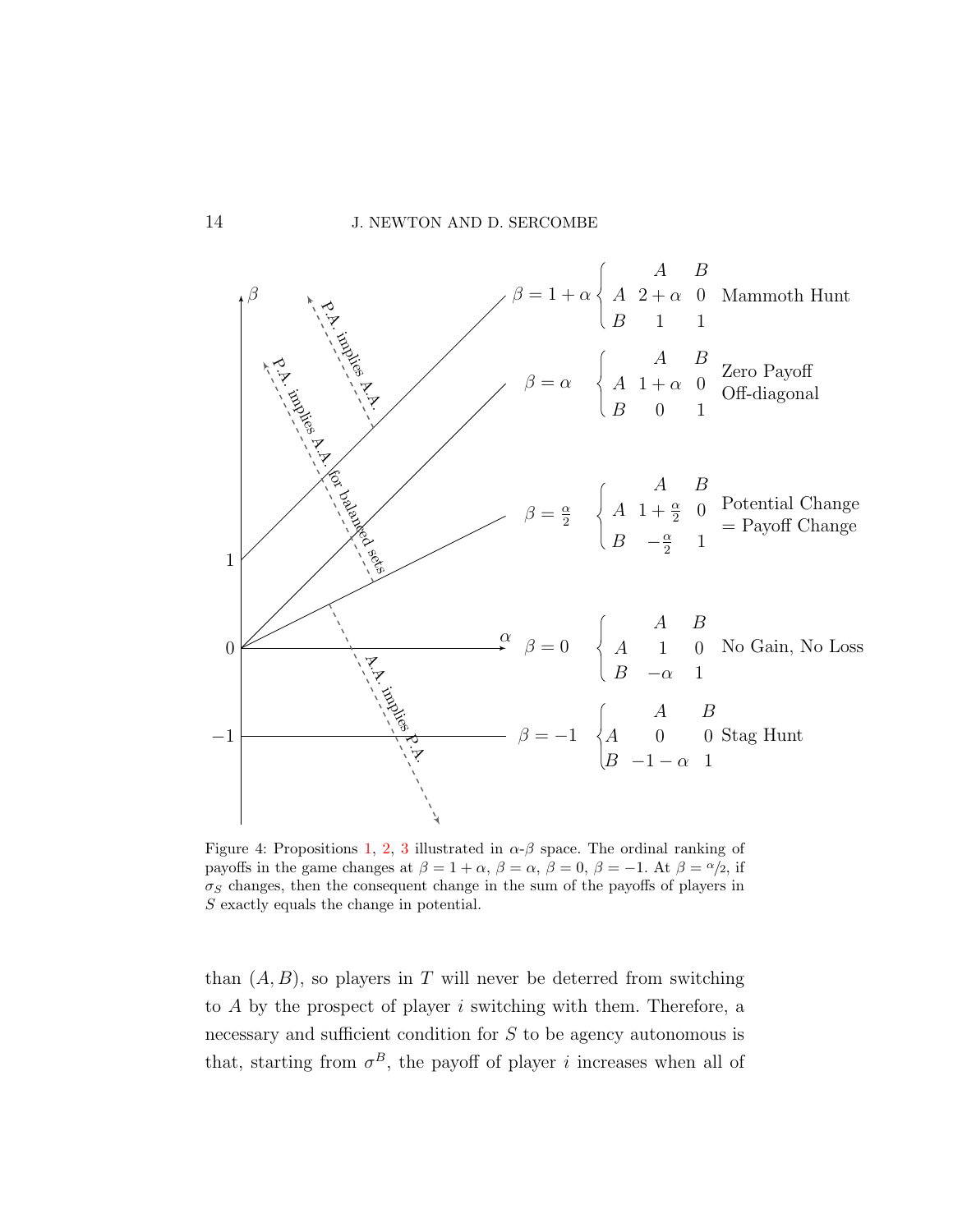<span id="page-14-1"></span>the players in S switch to A. From  $(2.1)$ , this condition is

$$
(3.2) \quad (1+\beta) \, d(i,T) - d(i) > 0.
$$

Comparing  $(3.1)$  and  $(3.2)$ , we see that the conditions are equivalent only when  $\beta = 1 + \alpha$ . In all other cases, one of the conditions is easier to satisfy than the other.

In the above discussion, the threshold  $\beta = 1 + \alpha$  arises because, by considering general values of  $d(i, T)$ ,  $d(i, V \setminus T)$ , we allow player i to be arbitrarily well integrated in  $S$ , and thus  $Co(S)$  to be arbitrarily low. At the other extreme, we can mandate that S be balanced so that every member of  $S$  is equally well integrated in  $S$ . As a consequence of balance, the individual incentives of each player in S are perfectly aligned with the goal of maximizing the sum of payoffs over all of the players in S. As we found in Section [2,](#page-3-0) this corresponds to a threshold of  $\beta = \alpha/2$ .

<span id="page-14-0"></span>PROPOSITION 2  $\beta \geq \alpha/2$  if and only if for all  $\Gamma = (V, E)$ , every balanced, potential autonomous  $S \subseteq V$  is also agency autonomous.

For balanced sets, Proposition [2](#page-14-0) expands the implications of Propo-sition [1](#page-12-0) to a larger class of games, such as when  $\beta = \alpha$  and the game is a coordination game with zero payoffs off the main diagonal.

Next consider the reverse problem, to find conditions under which agency autonomy implies potential autonomy. The bounding case will be when the condition for agency autonomy (Remark [2\)](#page-9-0) is as easy as possible to satisfy relative to the condition for potential au-tonomy (Remark [1\)](#page-8-0). This case arises when  $S$  is balanced. To see this, consider that  $Co(S) = 2 \, CK(S)$  for balanced S (Lemma [3\)](#page-11-1), but  $Co(S) \leq 2CK(S)$  for all S (Lemma [1\)](#page-10-1), so for given  $\alpha$ ,  $\beta$ , the condition for agency autonomy is easiest to satisfy relative to the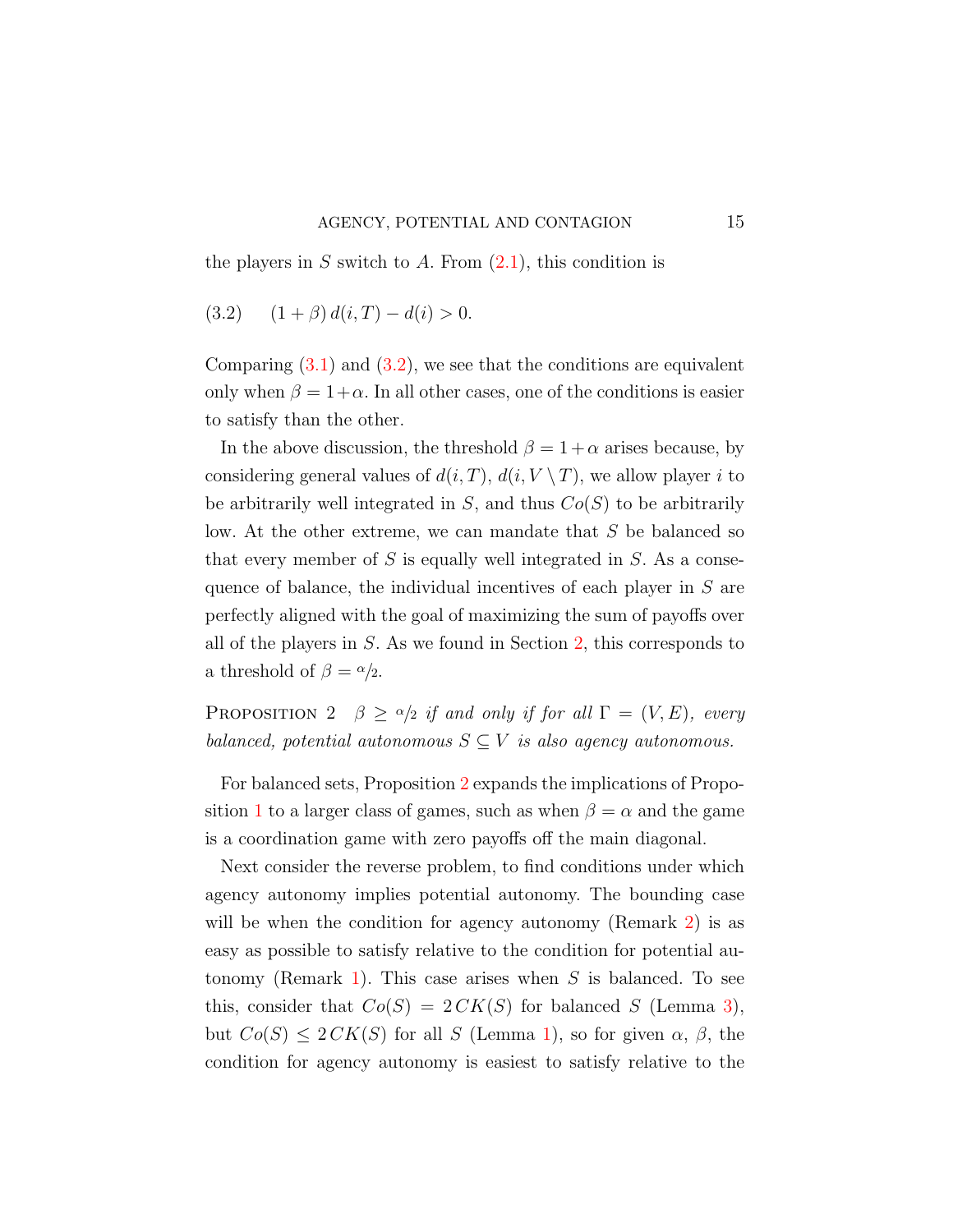condition for potential autonomy when S is balanced. So we must consider balanced S. As discussed before Proposition [2,](#page-14-0) this makes the problem simple, and we once again have  $\beta = \alpha/2$  as a bound.

<span id="page-15-0"></span>PROPOSITION 3  $\beta \leq \alpha/2$  if and only if for all  $\Gamma = (V, E)$ , every agency autonomous  $S \subseteq V$  is also potential autonomous.

So, for low values of  $\beta$ , any behavioral process that works towards potential maximization can contribute at least as much, possibly more, to the spread of novel behavior (strategy  $A$ ) as can collective agency. Proposition [3](#page-15-0) is trivially true for  $\beta \leq 0$ , as in this case there exist no agency autonomous sets. This class includes  $\beta = 0$ , where neither Nash equilibrium of the game Pareto dominates the other, and  $\beta = -1$ , the stag hunt. For the latter case, we would actually expect any collective agency to work against the adoption of strategy A, as when  $\beta = -1$ , any individual's payoff from strategy A is independent of whether or not others play A.

So we have completed a simple comparison of potential autonomy and agency autonomy. Both forms of autonomy would seem to be important, giving contrasting ways of considering the behavior of groups. Potential autonomy aggregates individual incentives in a way that is consistent with individual agency. Agency autonomy leaves individual incentives as they are, but aggregates agency. We now move to consider these concepts for a particular class of graphs, in the process proving some results that are of independent graph theoretic interest.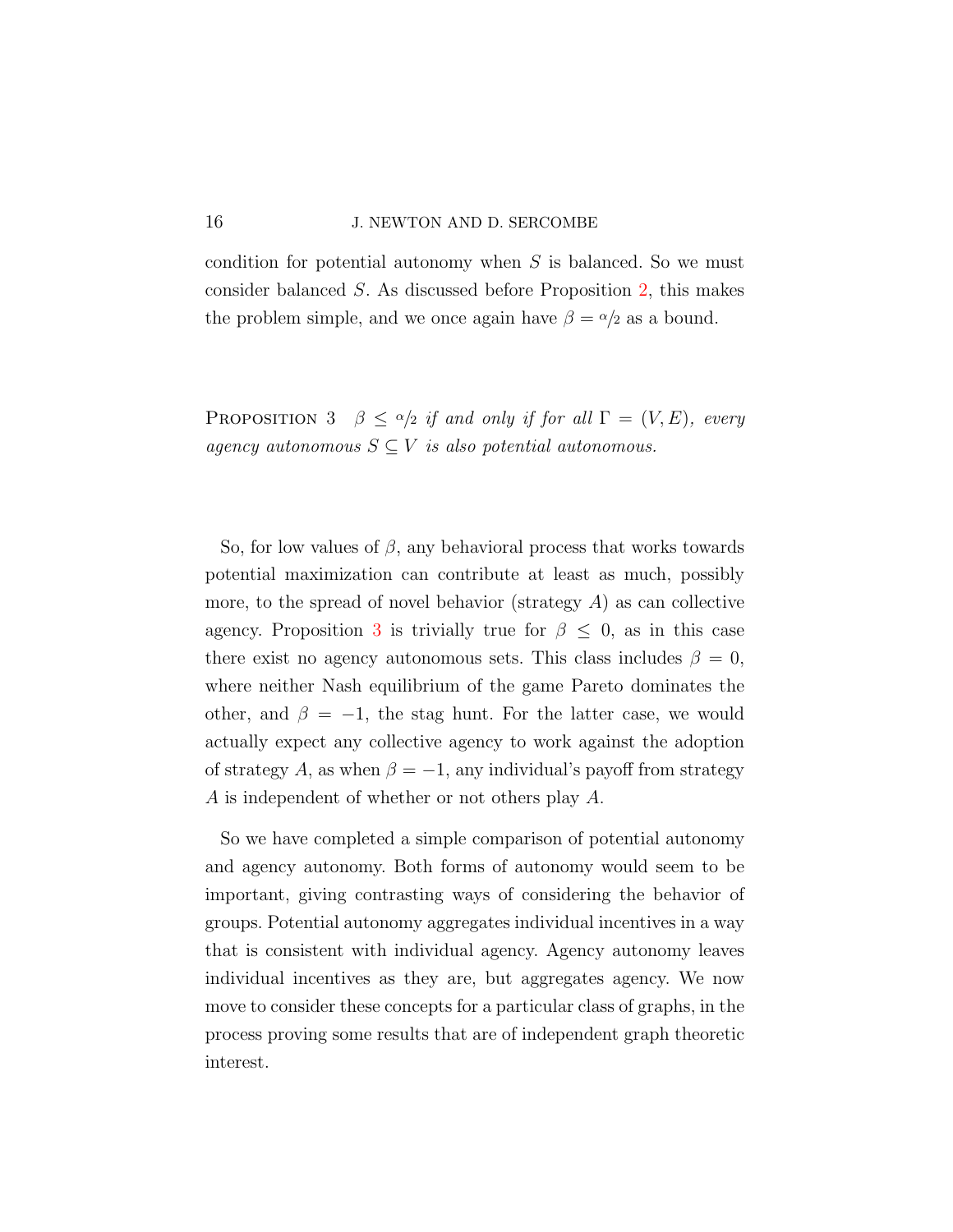#### 4. EXAMPLES

#### 4.1. Trees

<span id="page-16-0"></span>In this section we relax the assumption that  $\Gamma = (V, E)$  be finite and require only that there be a finite upper bound on the degree of vertices in Γ. For finite  $S \subseteq V$ ,  $CK(S)$ ,  $Co(S)$ , homogeneity, balancedness and agency autonomy remain well defined. We extend the definition of potential autonomy by saying that finite  $S \subseteq V$ is potential autonomous if it is potential autonomous on any finite subgraph of  $\Gamma$  that includes S and all adjacent edges  $(i, j) \in E$ ,  $i \in S.$ 

A tree is a connected graph that contains no cycles. An n-regular tree is the unique (up to isomorphism) tree where each vertex has degree n, where n is a positive integer. For given  $\Gamma = (V, E)$  and  $S \subseteq$  $V$ , we say that  $S$  is *connected* if the induced subgraph with vertex set S and edge set  $E_S = \{(i, j) \in E : i, j \in S\}$  is connected. For an n-regular tree, any finite, connected  $S, |S| \geq 2$ , will always include at least one vertex with precisely one neighbor in S. Therefore,  $Co(S)$  =  $1/n$ . To find  $CK(S)$ , we first prove a result on homogeneity.

An *n*-quasiregular tree is a connected component of any graph constructed by removing up to  $n$  edges from the  $n$ -regular tree. In particular, all except for at most  $n$  vertices of an  $n$ -quasiregular tree have degree n, and no vertices have a degree larger than  $n$ . A quasiregular tree is an *n*-quasiregular tree for some  $n \in \mathbb{N}$ . The *n*-star is the tree with  $n+1$  vertices where one vertex is adjacent to all of the others.

<span id="page-16-1"></span>PROPOSITION 4 Let  $\Gamma = (V, E)$  be a tree. Every finite, connected  $S \subseteq V$  is homogeneous if and only if  $\Gamma$  is quasiregular or is one of the exceptional trees illustrated in Figure [5.](#page-17-0)

One implication of this result is that every finite, connected S on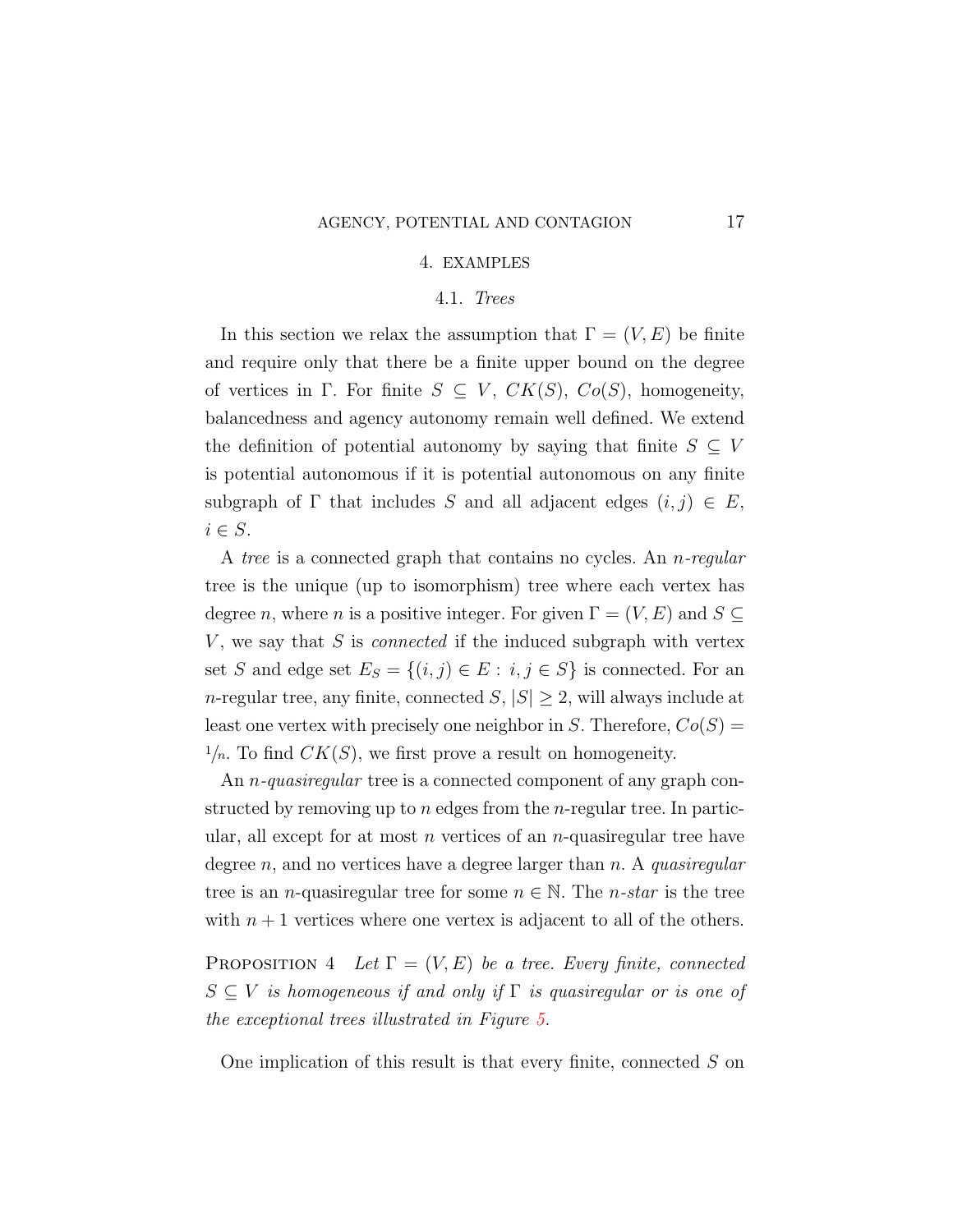<span id="page-17-0"></span>

Figure 5: Exceptional trees

an n-regular tree is homogenous and

 $CK(S) = \frac{d(S, S)}{l(S)}$  $d(S)$ =  $|S| - 1$  $|S|n$ .

So  $CK(S)$  is increasing in |S|. For  $|S| = 2$ ,  $CK(S) = \frac{1}{2n}$  and as  $|S| \to \infty$ ,  $CK(S) \to 1/n$ . Given that, for  $|S| \geq 2$ ,  $Co(S) = 1/n$ , these are, according to the bounds in Lemma [1,](#page-10-1) the lowest and highest values that  $CK(S)$  could take. Notice that  $Co(S) = 2 CK(S)$  only when  $|S| = 1$  or 2, so by Lemma [3,](#page-11-1) if  $|S| > 2$ , then S cannot be balanced. We have

<span id="page-17-1"></span>LEMMA 4 Let  $\Gamma = (V, E)$  be an n-regular tree. Let  $S \subseteq V$  be finite and connected. Then S is balanced if and only if either  $|S| = 1$  or  $|S| = 2.$ 

Although Lemma [4](#page-17-1) concerns *n*-regular trees,<sup>2</sup> it can be used to

<sup>&</sup>lt;sup>2</sup>For general trees, finite, connected  $S \subseteq V$ ,  $|S| \geq 2$ , there will always be some  $i \in S$  such that  $d(i, S) = 1$ . Let  $n := d(i)$ . By definition of balancedness, we then have that S is balanced if and only if  $d(j, S)/d(j) = 1/n$  for all  $j \in S$ . If the tree is regular, then  $d(j) = n$  for all  $j \in S$ , so this condition reduces to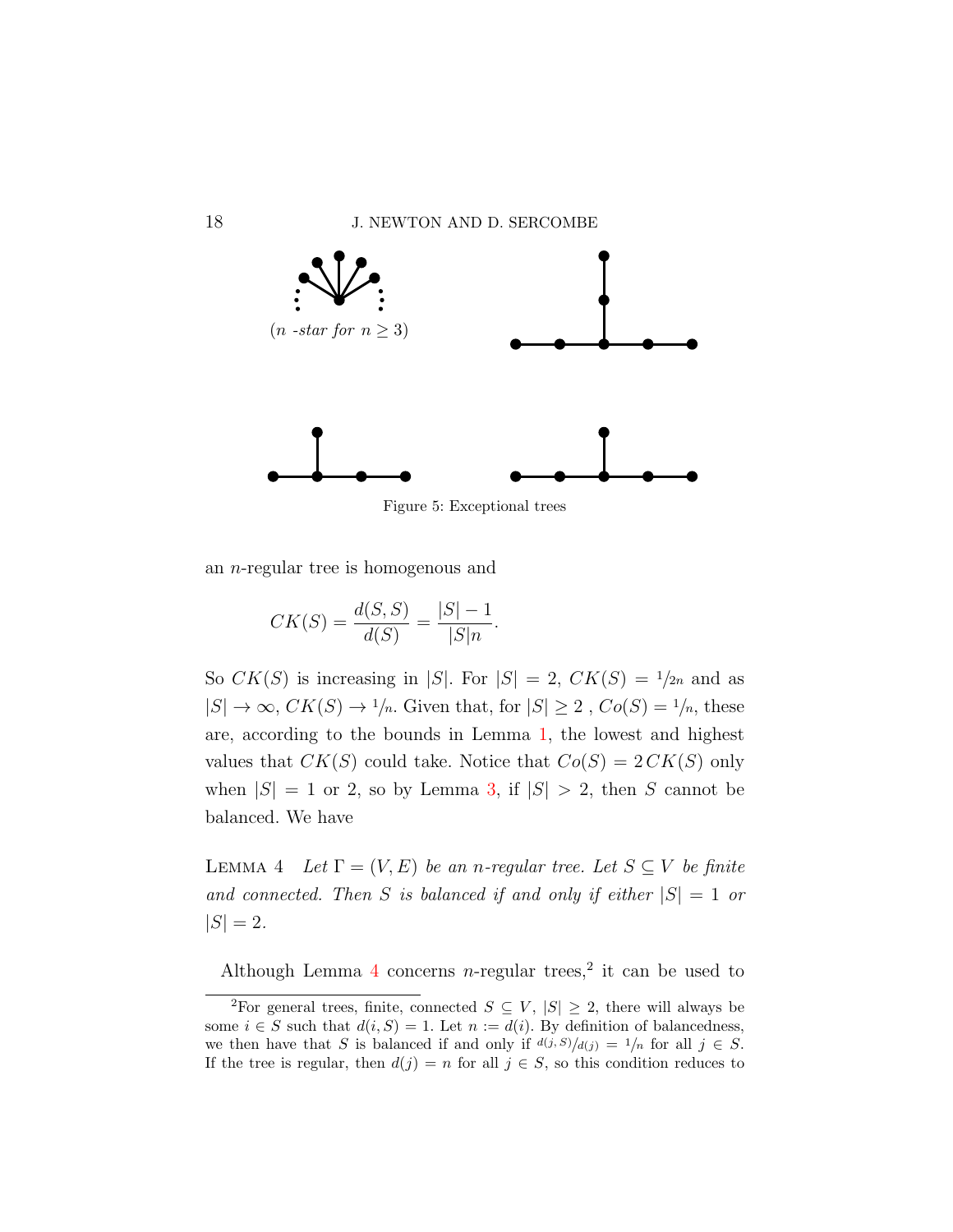prove the analogue of Proposition [4](#page-16-1) for the balance property on general trees.

<span id="page-18-1"></span>PROPOSITION 5 Let  $\Gamma = (V, E)$  be a tree. Every finite, connected  $S \subseteq V$  is balanced if and only if  $\Gamma$  is the (unique) tree with  $|V| = 2$ .

Turning our attention once more to n-regular trees, Remarks [1,](#page-8-0) [2](#page-9-0) and our expressions for  $Co(S)$ ,  $CK(S)$  combine to show that for potential autonomy to imply agency autonomy for given finite, connected S,  $|S| \geq 2$ , we require

<span id="page-18-0"></span>
$$
(4.1) \qquad \beta \ge 1 + \alpha - \frac{2 + \alpha}{|S|}.
$$

As the right hand side of  $(4.1)$  is increasing in  $|S|$  and approaches  $1 + \alpha$  as  $|S| \to \infty$ , it follows that if we wish potential autonomy to imply agency autonomy for any finite, connected  $S$ , we require  $\beta \geq 1 + \alpha$  $\beta \geq 1 + \alpha$  $\beta \geq 1 + \alpha$ . That is, for *n*-regular trees, the bound in Proposition 1 is attained. In contrast, if  $|S| = 2$ , then, by Lemma [4,](#page-17-1) S is balanced, so by Proposition [2,](#page-14-0) we only require  $\beta \geq \alpha/2$ .

## 4.2. Random Graphs

An ensemble of random graphs is a probability measure over a set of graphs. Popular random graph ensembles include Erdös-Renyi graphs, random regular graphs and the Configuration Model (for def-initions, see Bollobás, [2001\)](#page-35-7). For the named ensembles, if in addition to randomly choosing a graph, we randomly choose a vertex within the graph, then the probability that the neighborhood of the chosen vertex is a random tree approaches one as the number of vertices

 $d(j, S) = 1$  for all  $j \in S$ . This is only possible when  $|S| = 2$  and is thus an alternative proof of Lemma [4.](#page-17-1)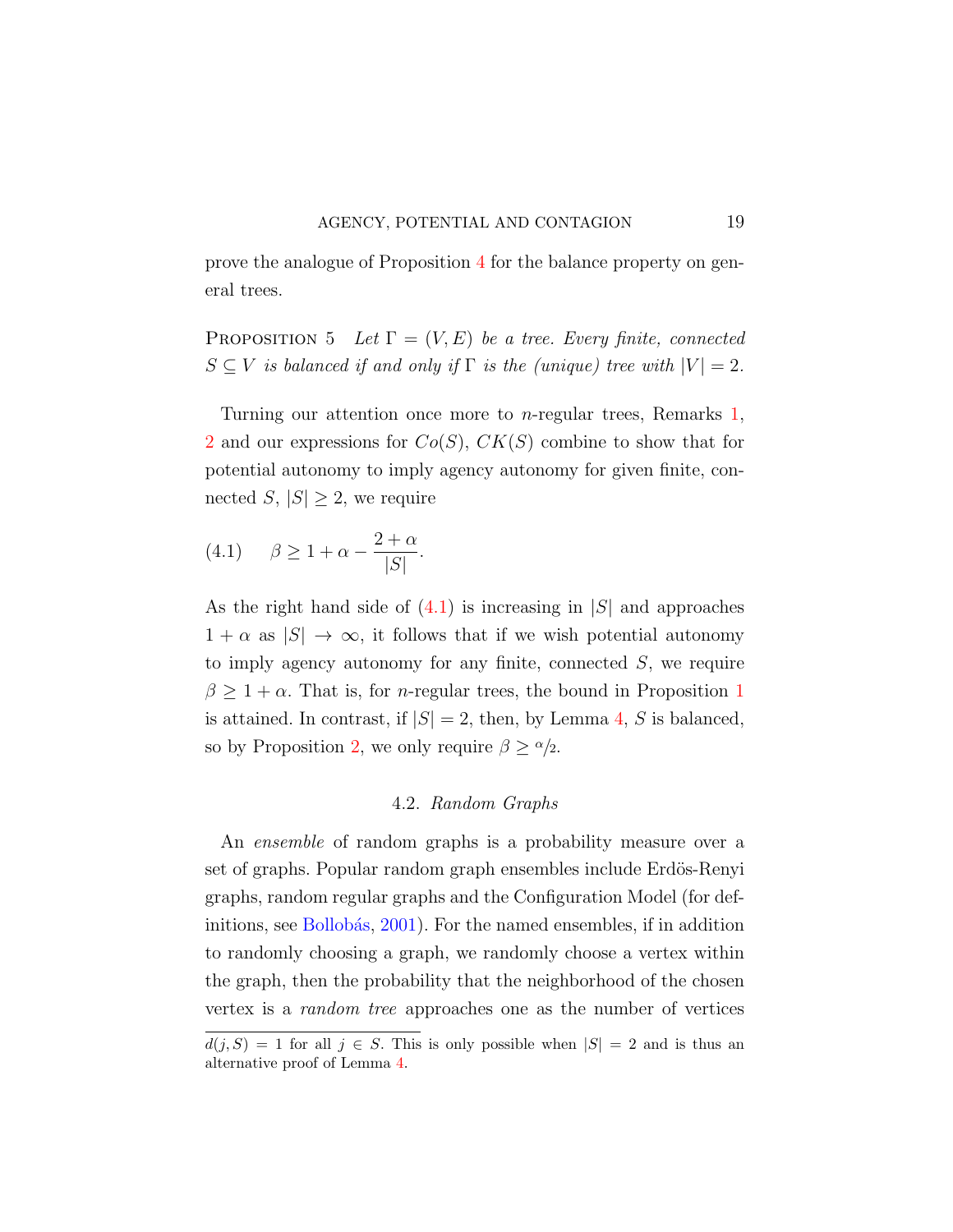increases. For a precise definition of this convergence, see [Dembo](#page-35-8) [and Montanari](#page-35-8) [\(2010\)](#page-35-8), whose definition of random tree we adapt as follows.

Let  $P = \{P_n : n \in \mathbb{N}\}\$ be a probability measure on vertex degrees, with finite, positive first moment, and denote by  $\rho_n = nP_n / \sum_{l=0}^{\infty} lP_l$ its size-biased version. Let  $P_0 = P_1 = 0$ , so that every vertex has degree at least two. Let  $\top (P, m)$  denote the ensemble of random trees  $(V, E)$  generated as follows. Start from a *root* vertex  $i_1 \in V$ . Choose an integer n according to  $P$ , then add edges between  $i_1$  and n new vertices that we add to  $V$ . These  $n$  vertices constitute the next generation. Continue recursively as follows. For each vertex in the previous generation, generate an integer n independently according to *ρ*, and connect the vertex to  $n − 1$  new vertices. Repeat *m* times.

Let  $\mathbb{P}_m$  give probabilities over pairs  $(\Gamma, S)$ , where  $\Gamma = (V, E)$  and  $S \subseteq V, |S| = m$ . Let  $\mathbb{P}_m$  be determined by the following rule. First, randomly choose  $\Gamma$  according to  $\Gamma(P, m)$ . Denote the root vertex by  $i_1 \in V$  and let  $S_1 = \{i_1\}$ . Then, iterating for  $r = 2, \ldots, m$ , uniformly at random choose  $j \in S_{r-1}$  such that j has at least one neighbor who is not in  $S_{r-1}$ . Uniformly at random choose a neighbor of j, say k, who is not in  $S_{r-1}$  and let  $S_r = S_{r-1} \cup \{k\}$ . Thus  $\mathbb{P}_m$  gives probabilities over sets  $S$ , the neighborhoods of which are given by random trees.

Consider  $\mathbb{P}_m$  as m becomes large. Either there exists a maximum degree of a vertex, say  $\hat{n}$ , in which case, with high probability,  $Co(S)$ and  $CK(S)$  approach  $1/n$ ; or there exists no maximum degree, in which case  $Co(S)$  and  $CK(S)$  approach zero. In either case, with high probability,  $Co(S)$  and  $CK(S)$  take similar values, and we have the following lemma.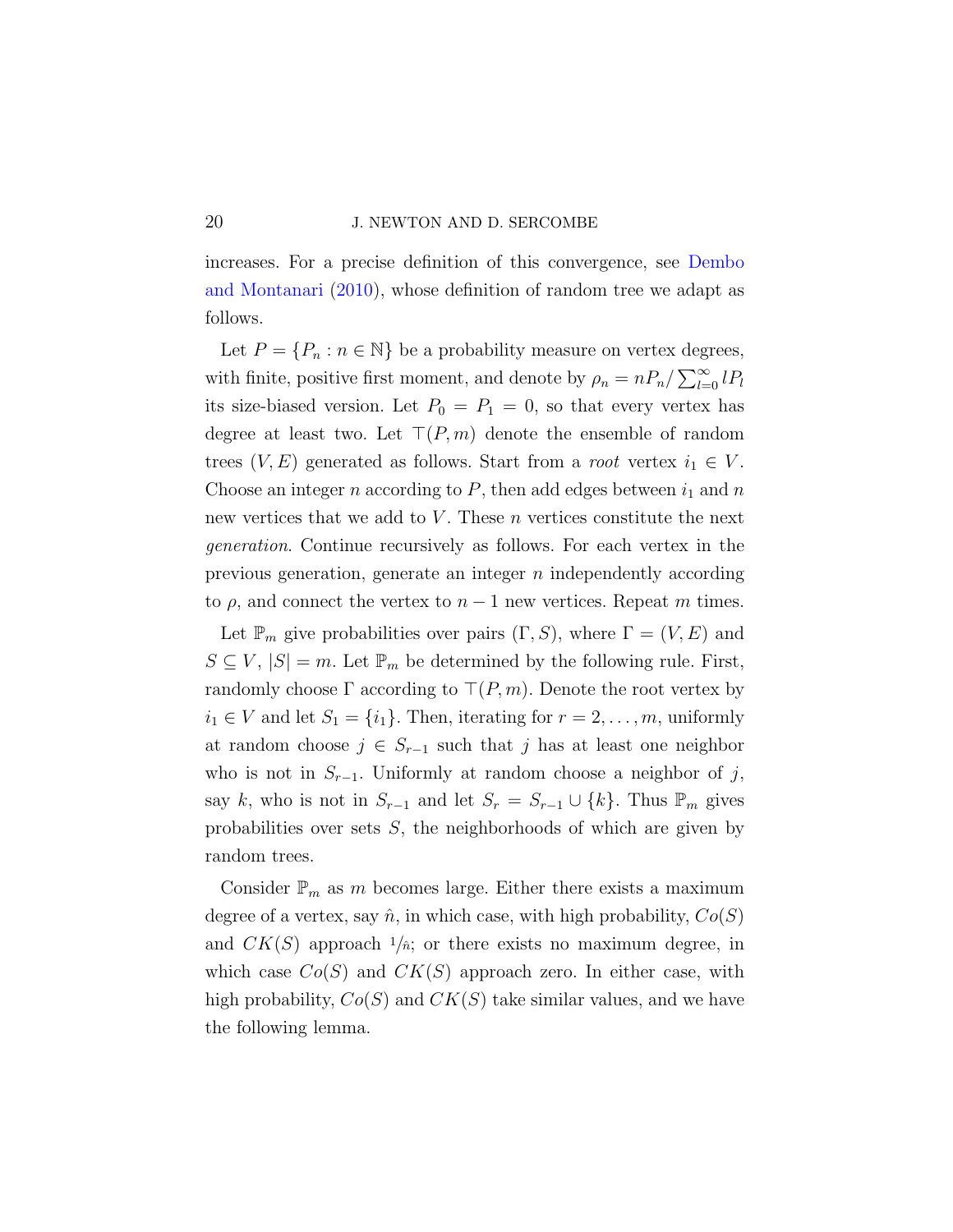<span id="page-20-0"></span>LEMMA 5 For all  $\varepsilon > 0$ ,

$$
\lim_{m \to \infty} \mathbb{P}_m \big[ \big\{ (\Gamma, S) : Co(S) - CK(S) > \varepsilon \big\} \big] = 0.
$$

When  $Co(S) \approx CK(S)$ , if  $\beta < 1+\alpha$ , then the condition in Remark [1](#page-8-0) is easier to satisfy than the condition in Remark [2.](#page-9-0) Consequently, we can use Lemma [5](#page-20-0) to show that if  $\beta < 1 + \alpha$ , then, as S becomes large, the probability of S being agency autonomous but not potential autonomous approaches zero.

<span id="page-20-1"></span>PROPOSITION 6 For given Γ, let  $\mathcal{T}_{\alpha,\beta,\Gamma}$  be the set of all  $S \subseteq V$  that are agency autonomous but not potential autonomous. If  $\beta < 1 + \alpha$ , then

$$
\lim_{m \to \infty} \mathbb{P}_m \big[ \big\{ (\Gamma, S) : S \in \mathcal{T}_{\alpha, \beta, \Gamma} \big\} \big] = 0,
$$

So for large, connected  $S, \beta = 1+\alpha$  provides a tight bound between potential autonomy implying agency autonomy (Proposition [1\)](#page-12-0) and vice versa (Proposition  $6$ ). Thus (random) trees are amongst the graphs least susceptible to contagion driven by collective agency as compared to contagion driven by differences in potential.

## 4.3. Complete Graphs

 $\Gamma = (V, E)$  is complete if  $\{i, j\} \in E$  for all  $i, j \in V$ ,  $i \neq j$ . For all  $S \subseteq V, i \in S$ , we have  $d(i, S) = |S| - 1, d(i) = |V| - 1$ . Therefore, for all  $S \subseteq V, i \in S$ ,

$$
\frac{d(i, S)}{d(i)} = \frac{|S| - 1}{|V| - 1} = Co(S),
$$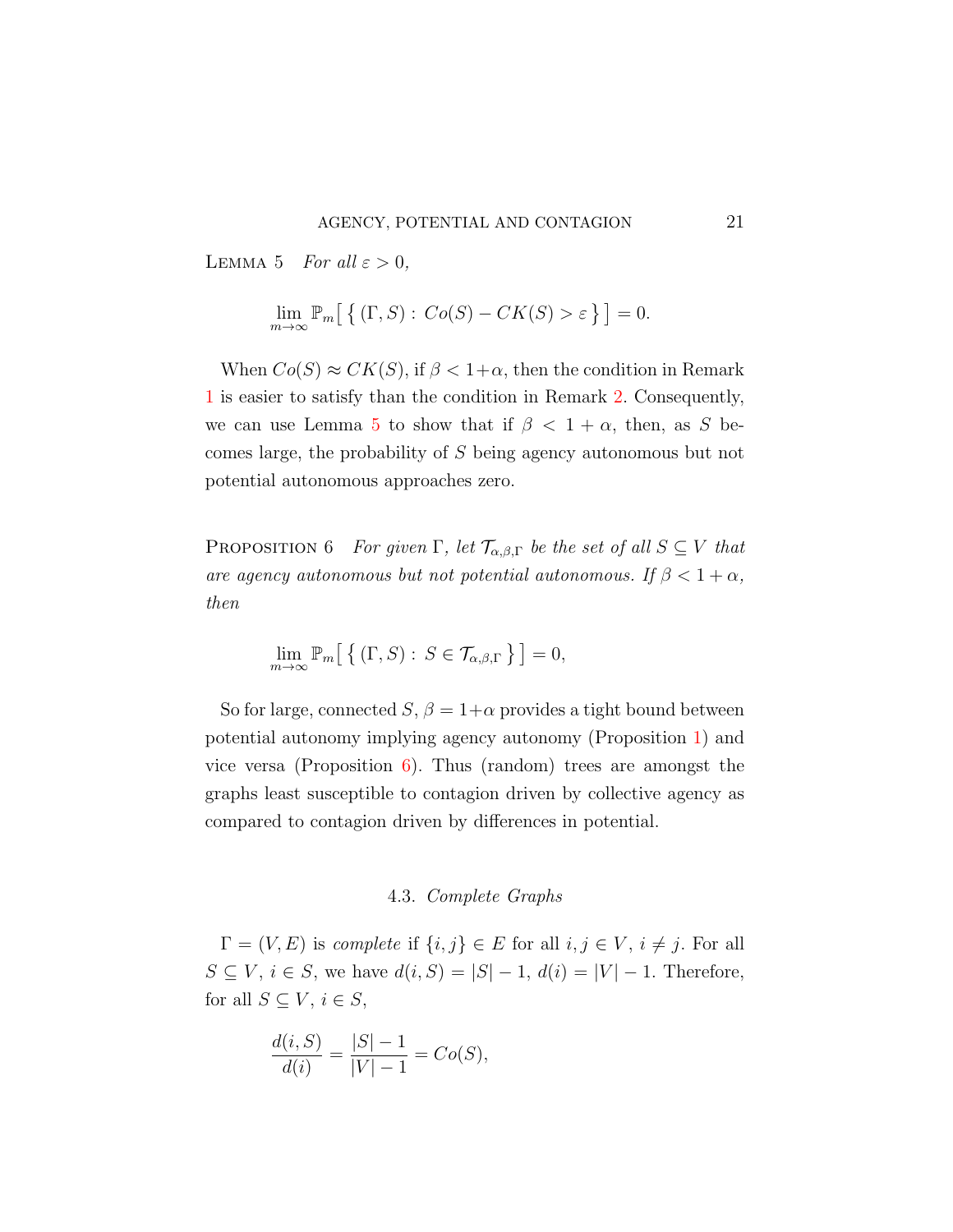so S is balanced. Furthermore, the relationship between completeness and balance goes in both directions. The complete graph is the unique graph for which every (connected)  $S \subseteq V$  is balanced.

<span id="page-21-1"></span>LEMMA 6  $\Gamma$  is complete if and only if every connected  $S \subseteq V$ (alternatively, every  $S \subseteq V$ ) is balanced.

For balanced S,  $\beta = \alpha/2$  is a tight bound between potential autonomy implying agency autonomy (Proposition [2\)](#page-14-0) and vice versa (Proposition [3\)](#page-15-0). Thus the complete graph is amongst the graphs most susceptible to contagion driven by collective agency as compared to contagion driven by differences in potential.

### 5. ROBUSTNESS TO CONTAGION

<span id="page-21-0"></span>Let  $\Omega$ , a set of finite subsets of V, be a set of *feasible coalitions*. Assume that if S is a feasible coalition  $(S \in \Omega)$ , then any subset of S is also a feasible coalition  $(T \subseteq S \implies T \in \Omega)$ . A set S is robust to contagion by strategy A if, no matter the strategies of players outside of S, given that all  $i \in S$  are playing B, no feasible coalition within  $S$  will want to switch to  $A$ .

<span id="page-21-2"></span>DEFINITION 3  $S \subseteq V$  is robust to contagion if, for all  $\sigma$ , there does not exist  $T \subseteq S$ ,  $T \in \Omega$  such that for all  $i \in T$ ,

$$
(5.1) \qquad \pi_i(\sigma_T^A, \sigma_{S\setminus T}^B, \sigma_{V\setminus S}) - \pi_i(\sigma_S^B, \sigma_{V\setminus S}) > 0.
$$

Consider the binding case when all players outside of S are already playing strategy A. Whether a feasible coalition  $T \subset S$  will switch to strategy A depends on the incentives of the member of T who has the least to gain from the switch. This will be a player in  $T$  who is well integrated in  $S$  but not too well integrated in  $T$ . If this player is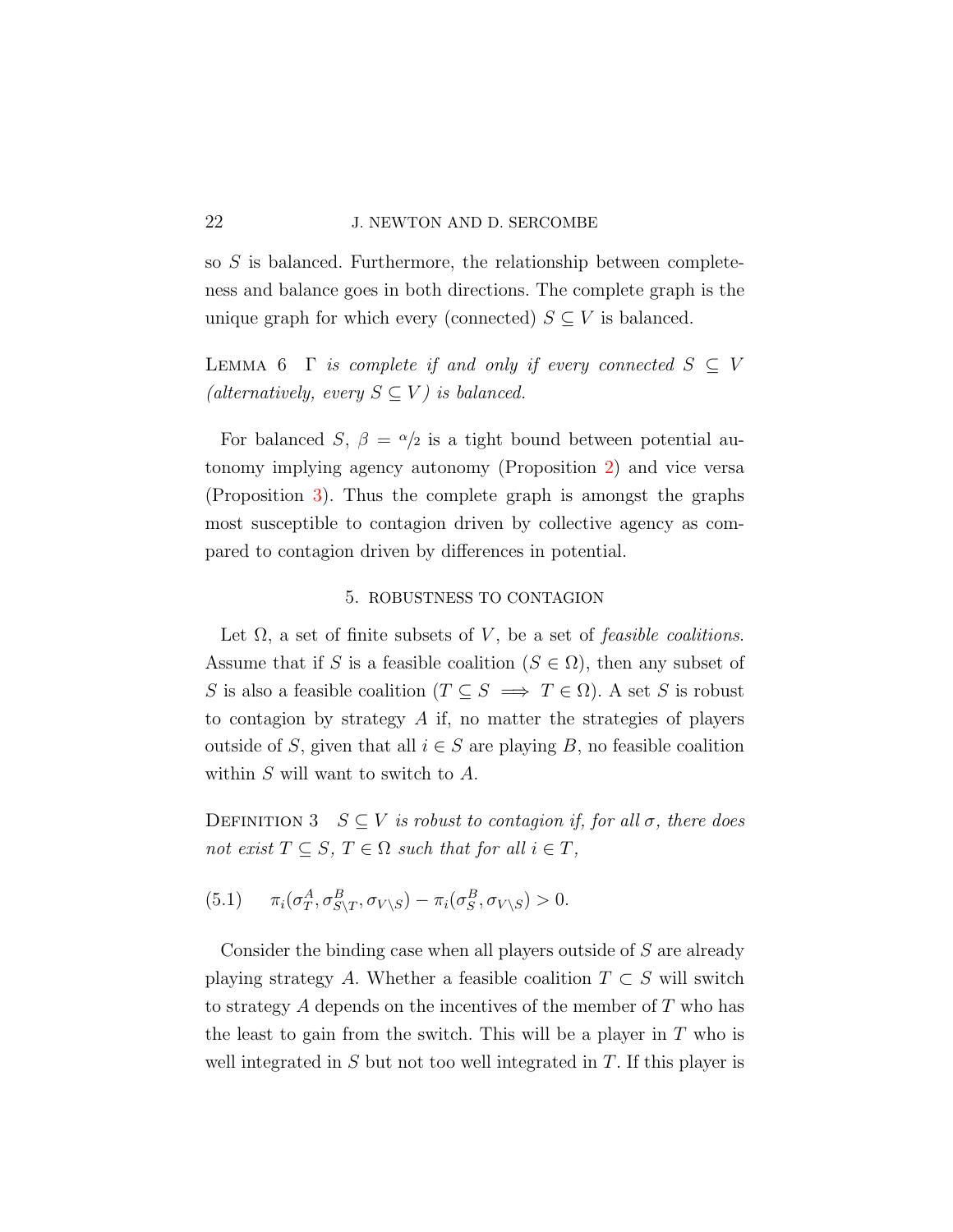sufficiently integrated in  $S$  relative to  $T$  then he will veto any switch by T to strategy A. For S to be robust to contagion, all  $T \subseteq S$ ,  $T \in \Omega$  must contain such a pivotal player. Of these pivotal players, there will exist one who is least integrated in  $S$  relative to  $T$ . The feasible coalition in which this player is pivotal would be the first domino to fall. The level of integration of this player in S relative to T is the coalitional cohesion of S.

$$
CoCo(S, \alpha, \beta) := \min_{\substack{T \subseteq S \\ T \in \Omega}} \max_{i \in T} \frac{d(i, S)}{d(i)} - \frac{1 + \beta}{2 + \alpha} \frac{d(i, T)}{d(i)}.
$$

<span id="page-22-0"></span>PROPOSITION 7 S is robust to contagion if and only if  $CoCo(S, \alpha, \beta) \geq$  $1+\alpha$  $\frac{1+\alpha}{2+\alpha}$ .

Roughly speaking, S must be cohesive enough to avoid contagion from the outside, but not contain subgroups which are sufficiently cohesive themselves to wish to switch to A together (see Figure  $6$ ). Note that if  $\Omega$  is just the set of singletons, then  $CoCo(S, \alpha, \beta)$  $Co(S)$  and we have  $Co(S) \geq \frac{1+\alpha}{2+\alpha}$  $\frac{1+\alpha}{2+\alpha}$  as the condition in Proposition [7,](#page-22-0) which is effectively the threshold in Proposition 1 of [Morris](#page-35-1)  $(2000)$ . Similarly, for the class of 'panic' games ( $\beta \leq -1$ ) bounded above by the stag hunt in Figure [4,](#page-13-0) the minimum in  $CoCo(S, \alpha, \beta)$  is attained when  $T$  is a singleton and we again have that coalitional cohesion equals cohesion.

Note that  $CoCo(S, \alpha, \beta)$  is, in general, not independent of the game parameters  $\alpha$  and  $\beta$ . However, it is indeed independent for several salient values of  $\beta$ , such as  $\beta = -1$  (stag hunt),  $\beta = \alpha/2$  (potential change = change in sum of payoffs), and  $\beta = 1+\alpha$  (mammoth hunt). This characterization extends Proposition 3 of [Newton and Angus](#page-35-5) [\(2015\)](#page-35-5), which effectively deals with the case  $\beta = \alpha$  (zero payoff offdiagonal). When  $\beta = 1 + \alpha$  (mammoth hunt), the weightings of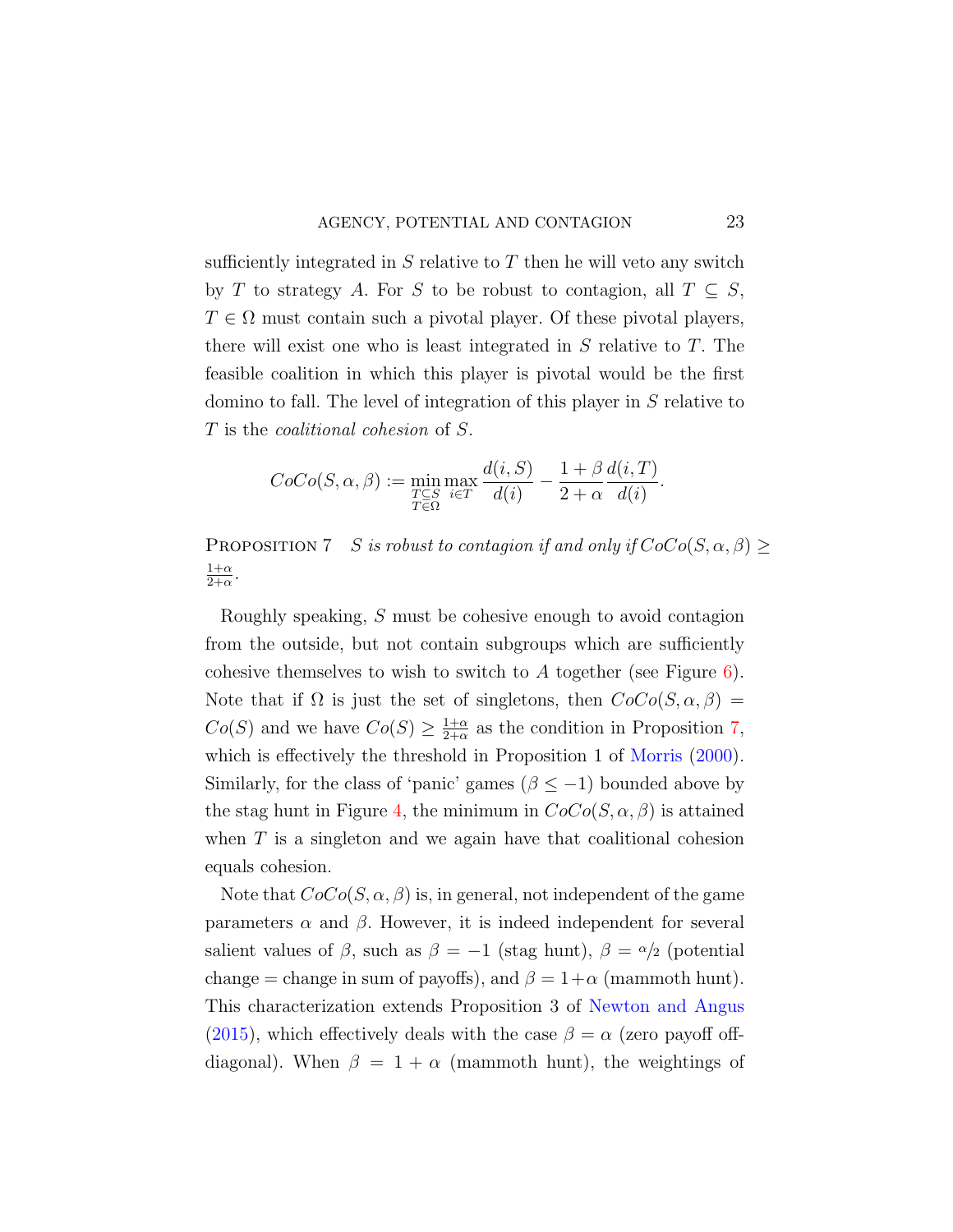<span id="page-23-0"></span>

Figure 6: Let  $\Gamma = (V, E)$  contain the subgraphs on vertex sets S and S' shown above. Let  $\Omega$  be the set of *cliques*, sets  $T \subseteq V$  such that every member of T is a neighbor of every other member of T. If  $\beta > -1$ , then values for cohesion and coalitional cohesion are as given above. Note that although  $S$  and  $S'$  are equally cohesive, more integrated coalitions are possible within  $S'$  than within  $S$  $(d(i, T')/d(i) = 2/3$  for  $i \in T'$ , whereas  $d(i, T)/d(i) = 1/3$  for  $i \in T$ ). Consequently, S' is less coalitionally cohesive than S. If  $\beta \leq -1$ , then coalitional cohesion equals cohesion as discussed in the text.

 $d(i, S)$  and  $d(i, T)$  in the expression for  $CoCo(S, \alpha, \beta)$  are identical. This is the case of a status quo strategy that gives a constant payoff, so that Proposition [7](#page-22-0) in this case is effectively Lemma 1 of [Reich](#page-35-9) [\(2016\)](#page-35-9).

Unions of robust sets are not necessarily robust. Consider  $S, S'$ that are robust to contagion. Let  $i \in S$ ,  $j \in S'$  and  $T = \{i, j\} \in \Omega$ . If i and j switch from  $B$  to  $A$  together, each will gain additional payoff  $\beta$  from the edge that they share. If i had already switched to A, then, by switching to A, j would gain additional payoff  $1+\alpha$  from his edge shared with i. Therefore, if  $\beta > 1 + \alpha$ , the incentive for j to participate in a joint switch together with  $i$  is greater than the incentive for  $j$  to switch after  $i$  has already switched. Consequently, it is possible that  $S \cup S'$  is not robust to contagion. If  $\beta \leq 1+\alpha$ , then this logic is reversed, so that robustness of  $S$ ,  $S'$  implies robustness of  $S \cup S'$ .

<span id="page-23-1"></span>PROPOSITION 8 Let  $\alpha$  be a rational number. Then  $\beta \leq 1 + \alpha$  if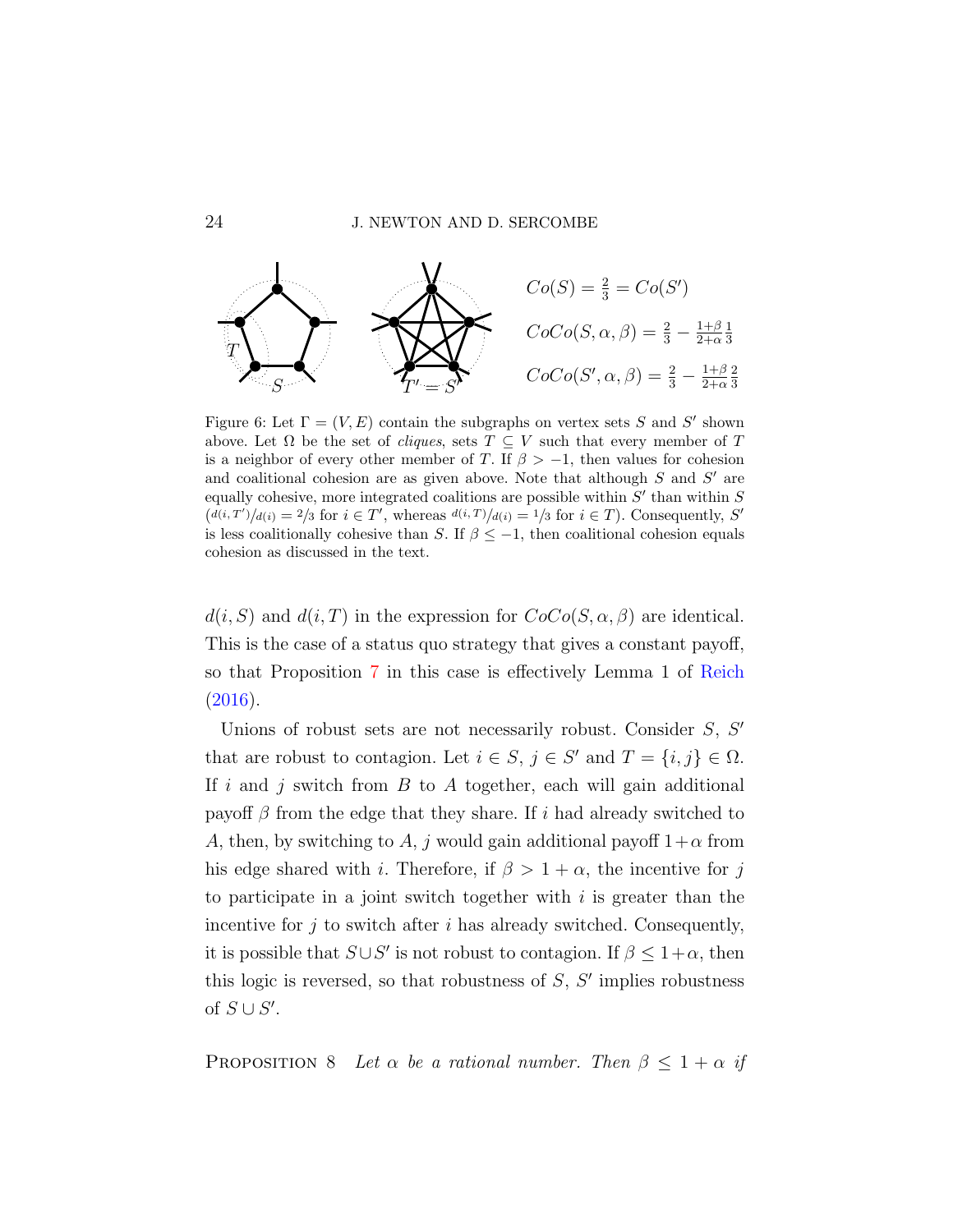and only if for all  $\Gamma = (V, E), \Omega$ , any  $S, S' \subseteq V$  which are robust to contagion have a union  $S \cup S'$  which is also robust to contagion.

It is possible to build on Proposition [8](#page-23-1) and the intuition behind it to give results on dynamic processes of strategic updating. For example, when V is finite and  $\beta \leq 1 + \alpha$ , there exists a largest set that is robust to contagion. One might then expect that, starting from  $\sigma^B$ , a myopic coalitional updating rule would eventually converge to a profile at which all players outside of this set play A and all players inside the set play  $B$ . The approach of the current paper has been to abstain from discussion of any particular rule for strategy updating, so we leave such analysis to other work.

#### APPENDIX A: PROOFS

PROOF OF LEMMA [1:](#page-10-1)

$$
2CK(S) = 2 \min_{S' \subseteq S} \frac{d(S', S)}{d(S')} = 2 \min_{S' \subseteq S} \frac{\sum_{i \in S'} d(i, S \setminus S') + \frac{1}{2}d(i, S')}{\sum_{i \in S'} d(i)}
$$
  
\n
$$
\geq 2 \min_{S' \subseteq S} \frac{\sum_{i \in S'} \frac{1}{2}d(i, S \setminus S') + \frac{1}{2}d(i, S')}{\sum_{i \in S'} d(i)} = \min_{S' \subseteq S} \frac{\sum_{i \in S'} d(i, S)}{\sum_{i \in S'} d(i)}
$$
  
\n
$$
\geq \min_{S' \subseteq S} \min_{i \in S'} \frac{d(i, S)}{d(i)} = \min_{\substack{i \in S \\ \text{inequality}}} \frac{d(i, S)}{d(i)} \geq \min_{S' \subseteq S} \frac{d(S', S)}{d(S')} = CK(S).
$$
  
\n
$$
Q.E.D.
$$

PROOF OF LEMMA [2:](#page-11-0) The result for  $CK(S)$  follows by definition. For  $Co(S)$ ,

$$
Co(S) = \min_{i \in S} \frac{d(i, S)}{d(i)} \sum_{\substack{\text{by median} \\ \text{inequality}}} \frac{\sum_{j \in S} d(j, S)}{\sum_{j \in S} d(j)} = \frac{2 d(S, S)}{d(S)},
$$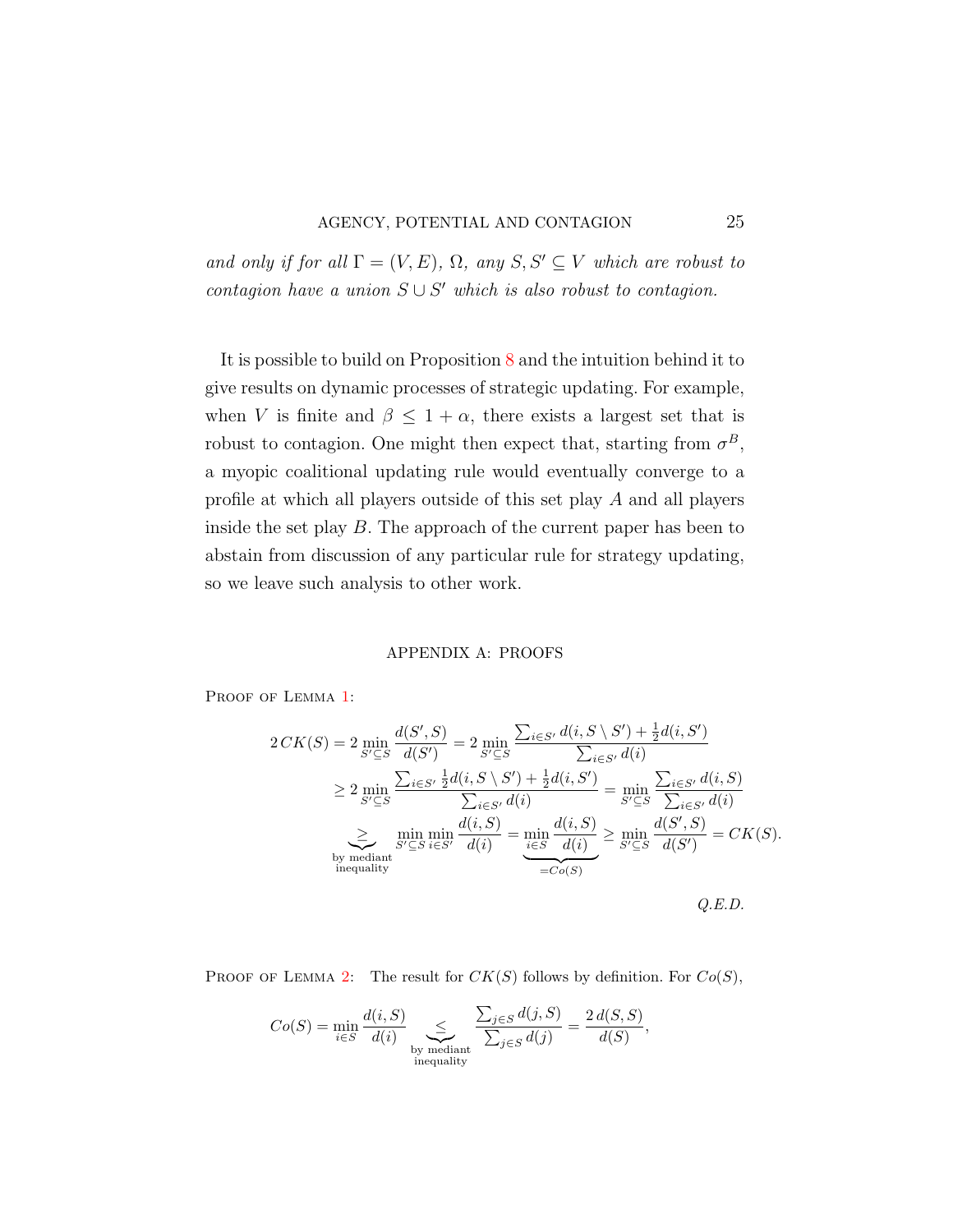and

$$
S \text{ balanced} \Leftrightarrow \min_{i \in S} \frac{d(i, S)}{d(i)} = \max_{i \in S} \frac{d(i, S)}{d(i)} \Leftrightarrow \forall i, j \in S, \frac{d(i, S)}{d(i)} = \frac{d(j, S)}{d(j)}
$$

$$
\Leftrightarrow \forall i \in S, \frac{d(i, S)}{d(i)} = \frac{\sum_{j \in S} d(j, S)}{\sum_{j \in S} d(j)} = \frac{2 d(S, S)}{d(S)} \Leftrightarrow Co(S) = \frac{2 d(S, S)}{d(S)}
$$
by mediant inequality

Q.E.D.

.

PROOF OF LEMMA [3:](#page-11-1)

$$
CK(S) \sum_{\text{by Lemma 1}} \frac{1}{2}Co(S) \sum_{\text{by Lemma 2}} \frac{d(S, S)}{d(S)} \ge \min_{S' \subseteq S} \frac{d(S', S)}{d(S')} = CK(S)
$$
  
Q.E.D.

DEFINITION 4 Let  $\mathcal{P}(\Gamma,\alpha)$  denote the set of potential autonomous sets and  $\mathcal{A}(\Gamma,\alpha)$  denote the set of agency autonomous sets.

PROOF OF PROPOSITION [1:](#page-12-0) If  $\beta \geq 1 + \alpha$ ,  $S \in \mathcal{P}(\Gamma, \alpha)$ , then

$$
Co(S) \sum_{\text{by Lemma 1}} CK(S) \sum_{\text{by Remark 1}} \frac{1}{2+\alpha} \sum_{\text{as } \beta \geq 1+\alpha} \frac{1}{1+\beta}.
$$

so by Remark [2,](#page-9-0) we have that  $S \in \mathcal{A}(\Gamma, \beta)$ .

To show that the bound on  $\beta$  is tight, for any  $\beta < 1 + \alpha$  we construct a graph  $\Gamma = (V, E)$  which includes a set  $S \subseteq V$  such that  $S \in \mathcal{P}(\Gamma, \alpha)$  but  $S \notin \mathcal{A}(\Gamma, \beta)$ . Consider  $\Gamma$  that includes a clique  $S \subseteq V$ . Let  $i \in S$  be the only vertex in S which has any neighbors outside of S. Denote  $T = S \setminus \{i\}.$ 

Note that  $Co(T) = \widetilde{Co}(T) = (|T| - 1)/|T|$ , so T is balanced and, by Lemma [3,](#page-11-1)  $Co(T) = 2 CK(T)$ . So as  $|T| \to \infty$ ,  $Co(T) \to 1$  and  $CK(T) \to 1/2$ , implying that for large enough  $|T|$ , T is agency autonomous and potential autonomous.

If  $T$  is potential autonomous, then  $S$  is potential autonomous if and only if, from  $(\sigma_T^A, \sigma_{-T}^B)$ , potential increases when player *i* switches to A. Using [\(2.2\)](#page-4-1), this condition is

<span id="page-25-0"></span>(A.1) 
$$
|T|(2+\alpha) - d(i) > 0.
$$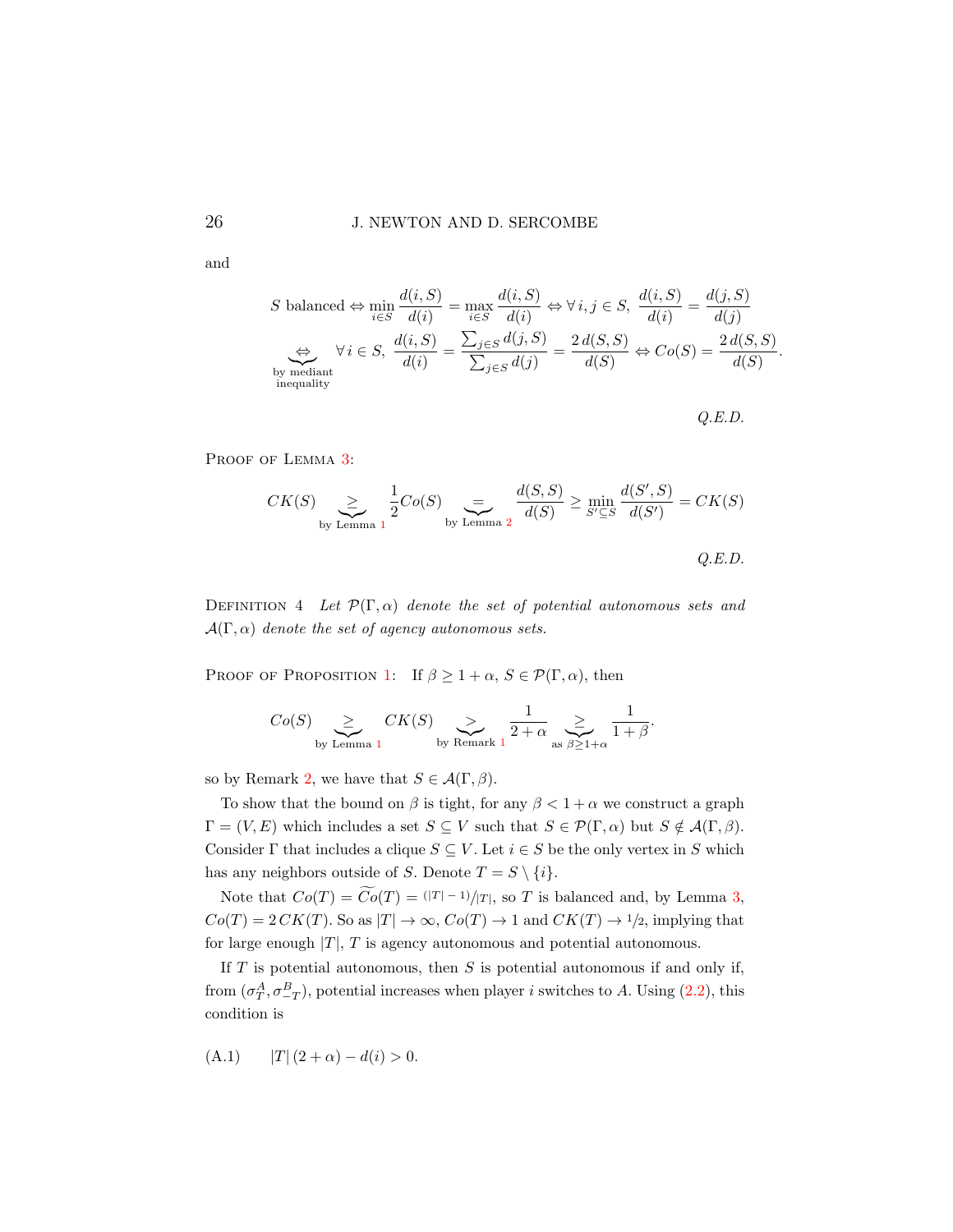If  $T$  is agency autonomous, then  $S$  is agency autonomous if and only if, from  $\sigma^B$ , the payoff of player *i* increases when S switches to A. Using [\(2.1\)](#page-4-2), this condition is

<span id="page-26-0"></span>(A.2) 
$$
|T| (1 + \beta) - d(i) > 0.
$$

Therefore, for any  $\beta < 1 + \alpha$ , |T| and  $d(i)$  can be chosen such that |T| is large enough that T is potential autonomous, and the ratio of  $|T|$  to  $d(i)$  is such that  $(A.1)$  holds but  $(A.2)$  does not. So S is potential autonomous but not agency autonomous. Q.E.D.

PROOF OF PROPOSITION [2:](#page-14-0) If  $\beta \ge \alpha/2$ ,  $S \in \mathcal{P}(\Gamma, \alpha)$ , S is balanced, then

$$
Co(S) \underset{\text{by balance} \atop \text{and Lemma 3}}{\underbrace{=}} 2 \, CK(S) \underset{\text{by Remark 1}}{\underbrace{>}} \frac{2}{2+\alpha} \underset{\text{by } \beta \geq \alpha/2}{\underbrace{=}} \frac{1}{1+\beta},
$$

so by Remark [2,](#page-9-0) we have  $S \in \mathcal{A}(\Gamma, \beta)$ .

Now assume  $\beta < \alpha/2$ . Let  $\Gamma = (V, E)$  be complete. It follows that the induced subgraph on any set of vertices S is also complete. Therefore, for any  $S \subseteq V$ ,  $\frac{d(i, S)}{d(i)} = \frac{|S|-1}{|V|-1} = Co(S)$  for all  $i \in S$ , so S is balanced.

If  $\beta \leq 0$ , then by Remark [2](#page-9-0) and Lemma [1,](#page-10-1)  $\mathcal{A}(\Gamma,\beta) = \emptyset$ . However, as any  $S \subseteq V$  is balanced, V is balanced and

$$
CK(V) \underbrace{=}_{\text{by balance}} \frac{1}{2}Co(V) \underbrace{=}_{\text{by balance}} \frac{d(V,V)}{d(V)} = \frac{1}{2} \underbrace{>}_{\text{as } \alpha > 0} \frac{1}{2+\alpha},
$$

hence, by Remark [1,](#page-8-0) we have that  $V \in \mathcal{P}(\Gamma, \alpha)$  and the inclusion fails.

If  $0 < \beta < \alpha/2$ , then we have  $\frac{2}{2+\alpha} < \frac{1}{1+\beta}$ . Choose |V|,  $S \subseteq V$ , such that  $\frac{2}{2+\alpha} < Co(S) < \frac{1}{1+\beta}$  $\frac{2}{2+\alpha} < Co(S) < \frac{1}{1+\beta}$  $\frac{2}{2+\alpha} < Co(S) < \frac{1}{1+\beta}$ . By Remark 2 we have that S is not agency autonomous. As S is balanced, by Lemma [3](#page-11-1) we have  $Co(S) = 2 C K(S)$ . Therefore  $CK(S) > \frac{1}{2+\alpha}$ and by Remark [1](#page-8-0) we have that  $S$  is potential autonomous.  $Q.E.D.$ 

PROOF OF PROPOSITION [3:](#page-15-0) If  $\beta \leq \alpha/2$ ,  $S \in \mathcal{A}(\Gamma, \beta)$ , then

$$
CK(S) \underset{\text{by Lemma 1}}{\geq} \frac{1}{2}Co(S) \underset{\text{by Remark 2}}{\geq} \frac{1}{2} \frac{1}{1+\beta} \underset{\text{by }\beta \leq \alpha/2}{\geq} \frac{1}{2+\alpha}
$$

so  $S \in \mathcal{P}(\Gamma, \alpha)$  by Remark [1.](#page-8-0)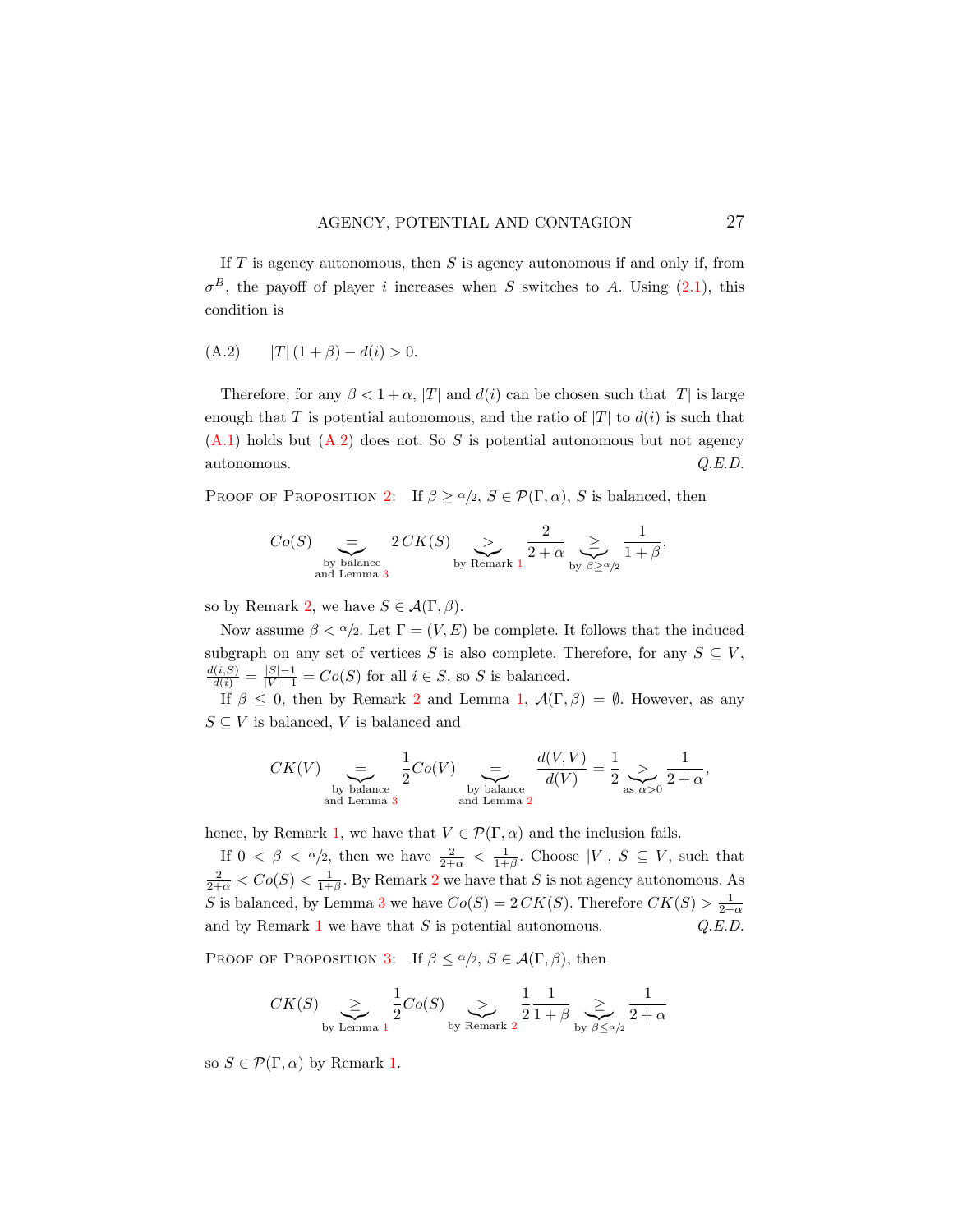### 28 J. NEWTON AND D. SERCOMBE

If  $\beta > \alpha/2$ , similarly to the proof of Proposition [2,](#page-14-0) let  $\Gamma = (V, E)$  be complete so that any  $S \subseteq V$  is balanced and  $Co(S) = \frac{|S|-1}{|V|-1}$ . Choose  $|V|, S \subseteq V$ , such that  $\frac{2}{2+\alpha}$  $\frac{2}{2+\alpha}$  $\frac{2}{2+\alpha}$  >  $Co(S)$  >  $\frac{1}{1+\beta}$ . By Remark 2 we have that S is agency autonomous. As S is balanced, by Lemma [3](#page-11-1) we have  $Co(S) = 2CK(S)$ . Therefore  $CK(S) < \frac{1}{2+\alpha}$ and by Remark [1](#page-8-0) we have that  $S$  is not potential autonomous.  $Q.E.D.$ 

PROOF OF PROPOSITION [4:](#page-16-1) Let n be the maximal degree of any vertex in  $\Gamma$ . By the assumption of the model that every vertex has at least one neighbor, we have  $n > 0$ . Observe that an *n*-quasiregular tree is always infinite if  $n > 2$ .

 $(\Longrightarrow)$  Assume that  $\Gamma$  is an infinite tree that is not quasiregular. We construct a pair of subsets  $S' \subset S$  of the vertex set of  $\Gamma$  as follows, depending on whether Case  $(i)$  or Case  $(ii)$  holds.

Case (i). There exist only finitely many vertices  $\{v_1, ..., v_N\}$  in  $\Gamma$  of degree strictly less than n. By definition of n-quasiregularity, we must have  $d({v_1},...,v_N)$  <  $nN - n$ . Let **P** be the smallest subtree in Γ containing all vertices in the set  $\{v_1, ..., v_N\}$ . Let v be any vertex in  $\Gamma \setminus P$  that is a neighbor of some vertex in **P**. Let S be the smallest subtree in  $\Gamma$  containing both **P** and v.

Case (ii). There exist infinitely many vertices in  $\Gamma$  of degree strictly less than n. Let v be any vertex in  $\Gamma$  of maximal degree n. Since  $\Gamma$  is infinite, there exists at least one connected component  $C_0$  of  $\Gamma \setminus \{v\}$  that contains infinitely many vertices of degree strictly less than n. Take any  $n + 1$  of these vertices in  $C_0$ , denote them  $\{w_1, ..., w_{n+1}\}\.$  Let S be the smallest subtree in  $\Gamma$  containing all vertices in the set  $\{v, w_1, ..., w_{n+1}\}.$ 

In both cases, denote the vertex set of  $S$  by  $S$ , and let  $k := |S|$ . By construction, we have the inequality  $d(S) < nk - n$ . Let S' be the singleton set consisting only of v. Recall that  $v \in S$  has maximal degree n and is adjacent to precisely one other vertex in  $S$ . Then we have

$$
\frac{d(S, S)}{d(S)} > \frac{k - 1}{nk - n} = \frac{1}{n} = \frac{d(S', S)}{d(S')}
$$

and so S is not homogeneous.

Now assume that  $\Gamma$  is a finite tree that is not quasiregular and that every finite, connected  $S \subseteq V$  is homogeneous. Let v be any vertex in  $\Gamma$  of maximal degree n, with adjacent edges  $\{e_1, ..., e_n\}$ . Consider the set of connected components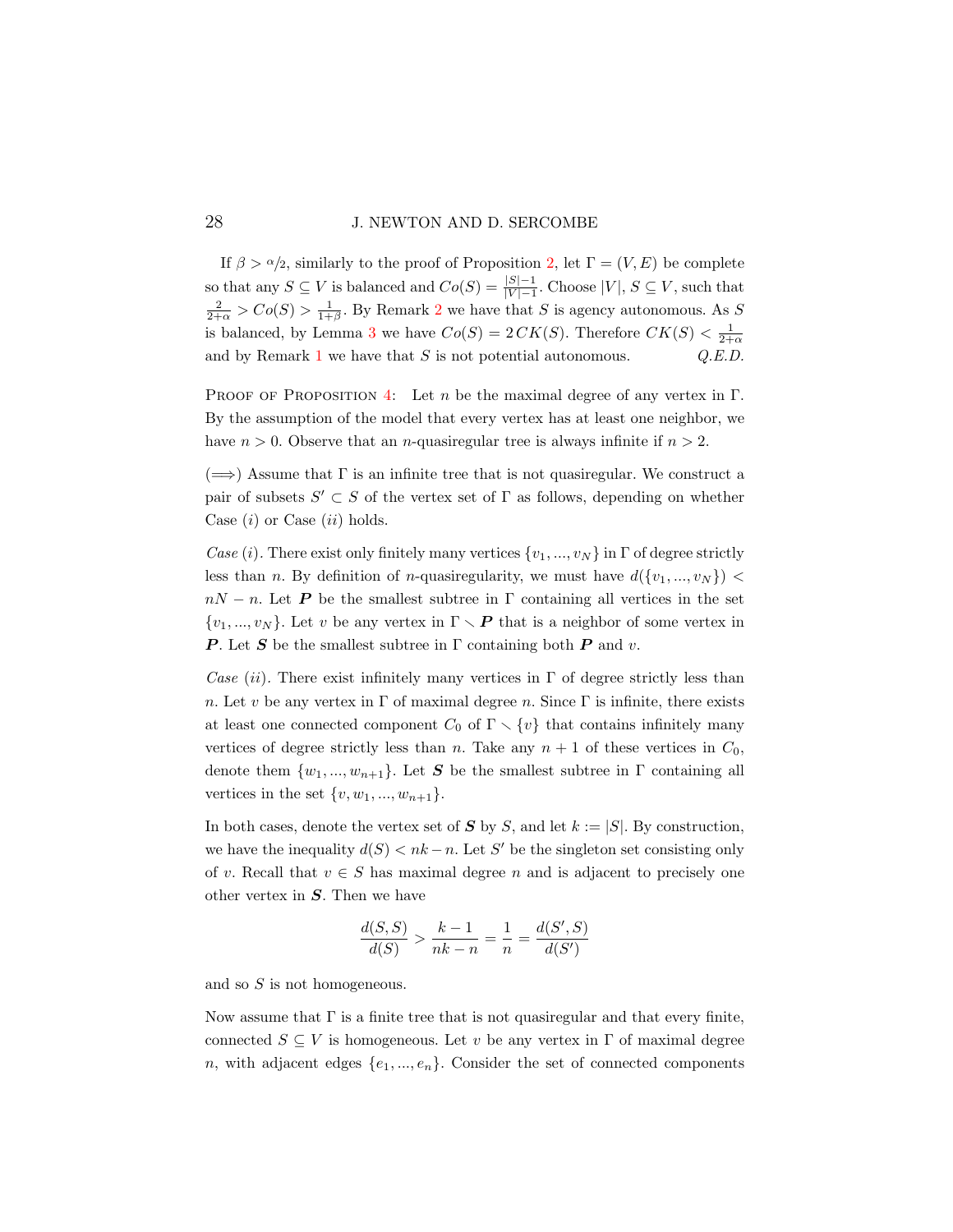$\{C_1, ..., C_n\}$  of the graph  $\Gamma \setminus \{v, e_1, ..., e_n\}$ . For all  $i \in \{1, ..., n\}$ , let  $C_i$  denote the vertex set of  $C_i$  and let  $c_i := |C_i|$ . If  $d(C_i) < nc_i - n$  for some  $i \in \{1, ..., n\}$ then the result follows from the same arguments as in Case  $(ii)$  where  $\Gamma$  is infinite, taking S to be  $C_i \cup \{v\}$  and S' to be  $\{v\}$ .

Now consider the case of  $d(C_i) \geq nc_i - n$  for all  $i \in \{1, ..., n\}$ . This greatly limits the possibilities for what  $\Gamma$  can be. Since each  $C_i$  is a finite tree, at least one vertex in each  $C_i$  must have degree 1 in Γ. Hence, for all  $i \in \{1, ..., n\}$ ,  $d(C_i)$ must equal either  $nc_i - n$  or  $nc_i - (n - 1)$ . What possible finite trees  $C_i$  and Γ satisfy this condition?

If  $n=3$  then the only valid possibility for such a  $C_i$  is either a single vertex or the unique tree on two vertices, and hence the only possibilities for  $\Gamma$  are exceptional trees as displayed in Figure [5.](#page-17-0) If  $n > 3$  then the only valid possibility for such a  $C_i$  is a single vertex, and hence the only possibility for  $\Gamma$  is the *n*-star graph (also an exceptional tree displayed in Figure [5\)](#page-17-0). Since all finite trees with  $n < 3$  are quasiregular (they are all subtrees of the 2-regular tree) we may ignore the case  $n < 3$ .

 $(\Leftarrow)$  Assume  $\Gamma$  is quasiregular (so it must be *n*-quasiregular). Let T be any finite subtree of  $\Gamma$ , with vertex set  $T$ , and let  $T'$  be any proper subset of  $T$ . Denote  $l := |T|$  and  $l' := |T'|$ . Observe that  $d(T,T) = l - 1$  and  $d(T',T) \ge l'$  (since T is a tree and  $l' < l$ ). Moreover,  $d(T) \geq nl - n$  (by definition of *n*-quasiregularity) and  $d(T') \leq l'n$ . Summarising, we have

$$
\frac{d(T,T)}{d(T)} \le \frac{l-1}{nl-n} = \frac{1}{n} = \frac{l'}{l'n} \le \frac{d(T',T)}{d(T')}
$$

and so T is homogeneous.

It remains to check that every possible coalition in each exceptional tree in Figure  $5$  is indeed homogeneous. We check this for the *n*-star, and leave it as an easy exercise to the reader to check the remaining exceptional trees.

Let U, with vertex set U, be any subtree of the n-star, where  $n \geq 3$ . If U consists of only a single vertex then it is trivially homogeneous, so without loss of generality assume that U contains the unique vertex v of degree n and  $u \geq 0$ vertices of degree 1. Let U' be any subset of U. Say U' contains  $u' \leq u$  vertices of degree 1. If  $v \notin U'$  then  $d(U', U) = d(U') = u'$  and if  $v \in U'$  then  $d(U', U) =$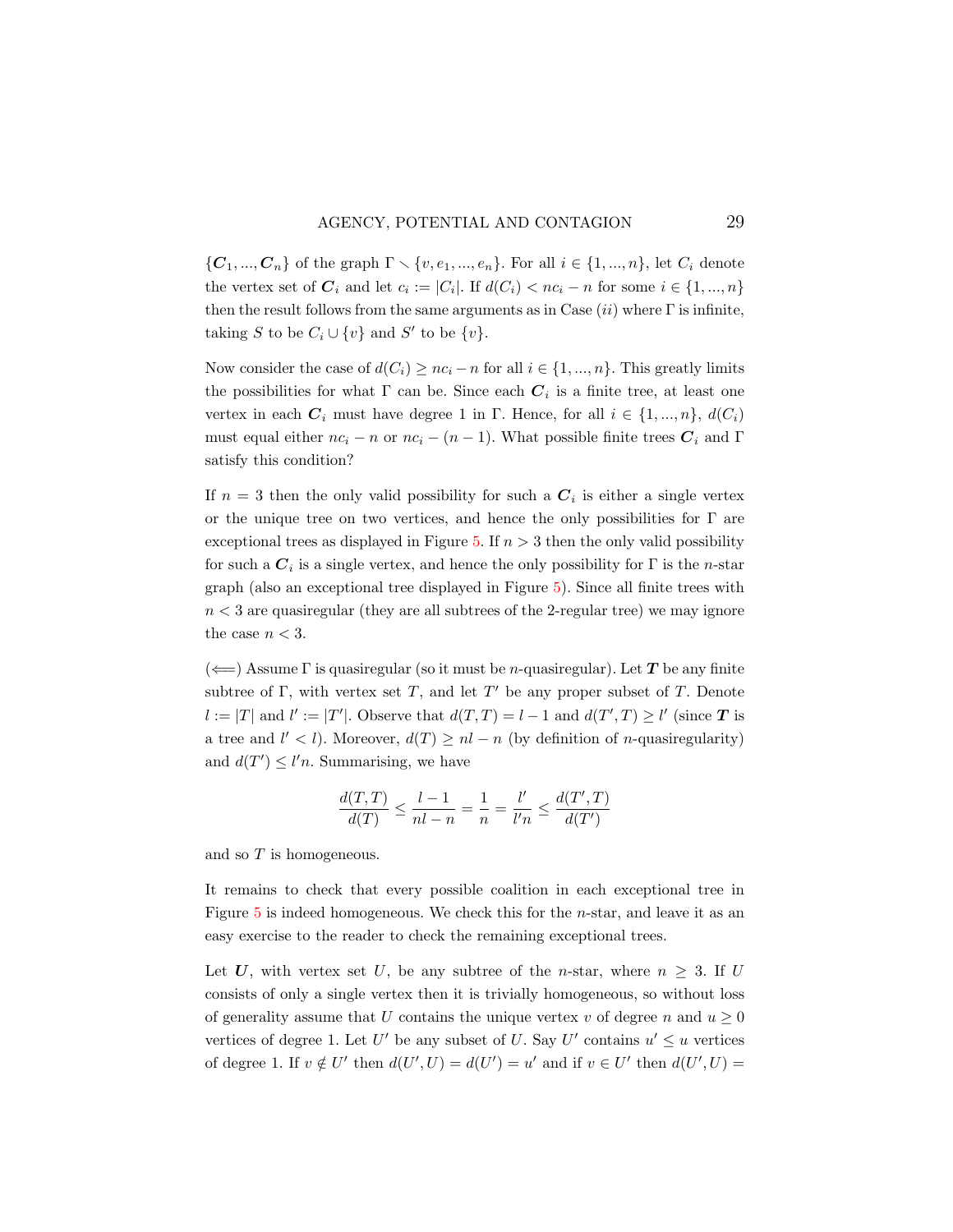$d(U, U) = u$  and  $d(U') = u' + n$ . In either case, we have

$$
\frac{d(U,U)}{d(U)} = \frac{u}{u+n} \le \frac{d(U',U)}{d(U')}
$$

and so  $U$  is homogeneous.  $Q.E.D.$ 

PROOF OF LEMMA [4:](#page-17-1) Immediate from discussion in the text. Q.E.D.

PROOF OF PROPOSITION [5:](#page-18-1) Let  $\Gamma = (V, E)$  be a tree such that every finite, connected  $S \subseteq V$  is balanced. Let i and j be any two vertices in V and let their respective degrees be  $k_1$  and  $k_2$ . Let S be the smallest subtree in  $\Gamma$  containing both vertices i and j. Since S is balanced, we have  $1/k_1 = d(i, S)/d(i) = d(j, S)/d(j) =$  $1/k_2$ , therefore  $k_1 = k_2 =: n$ . So  $\Gamma$  must be an *n*-regular tree. However, by Lemma [4,](#page-17-1) any finite, connected  $S \subseteq V$ ,  $|S| > 2$ , in an *n*-regular tree is not balanced. Hence  $\Gamma$  must be the tree on two vertices.  $Q.E.D.$ 

PROOF OF LEMMA [5:](#page-20-0) Consider  $P_2 = 1$ , so  $\rho_2 = 1$ . In this case, the ensemble  $T(P, m)$  only includes a single graph, the line  $\Gamma = (V, E)$ . By construction,  $\mathbb{P}_m$  then puts all probability on connected sets  $S \subset V$  that do not include the two vertices with degree 1 at opposite ends of the line Γ.  $Co(S) = \frac{1}{2}$  and  $CK(S) = (m-1)/(2m)$ . Therefore,  $Co(S) - CK(S) \rightarrow 0$  as  $m \rightarrow \infty$  and we are done.

For the rest of the proof, assume that  $P_2 < 1$ , so  $\rho_2 < 1$ . For given  $(\Gamma, S)$ , denote

$$
\mathcal{L}(S) = \{ i \in S : d(i, S) = 1 \}.
$$

As a first step, we show that for any  $r_0 \in \mathbb{N}$ ,

<span id="page-29-0"></span>(A.3) 
$$
\lim_{m \to \infty} \mathbb{P}_m \left[ \left\{ \left( \Gamma, S \right) : \left| \mathcal{L}(S) \right| < r_0 \right\} \right] = 0.
$$

To see this, consider any given sequence  $\{S_1, \ldots, S_k\}, k < m$ , constructed as described in the main body of the text prior to the statement of the lemma. Note that  $\mathcal{L}(\cdot)$  is weakly increasing on such sequences and  $|\mathcal{L}(S_1)| = 0$ ,  $|\mathcal{L}(S_2)| = 2$ . It must be that  $|\mathcal{L}(S_k)| = r$  for some  $r \in \mathbb{N}$ .

Consider continuations of  $S_1, \ldots, S_k$  to obtain  $\{S_1, \ldots, S_k, \ldots, S_m\}$ , with  $m - k$ an even number. Consider  $\{S_1, \ldots, S_m\}$  for which  $|\mathcal{L}(S_m)| = r$ . This implies that  $|\mathcal{L}(S_t)| = r$  for all  $k \le t \le m$ . Let  $\bar{m} = (k+m)/2$ . There are two cases to consider.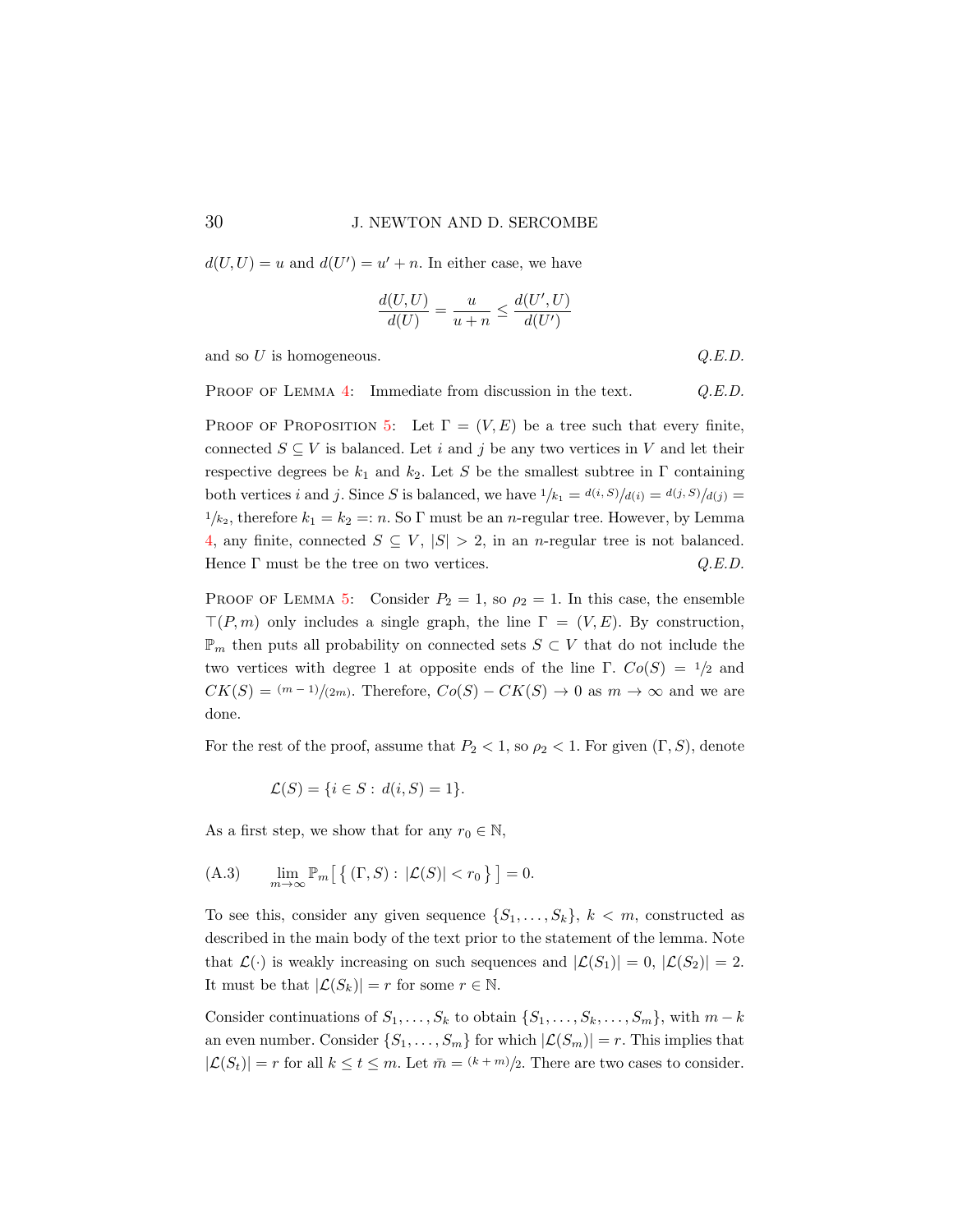**Case A**. There does not exist  $t, k \leq t \leq \overline{m}, i \in S_t$ , such that  $i \notin \mathcal{L}(S_t)$ ,  $d(i, S_t) \neq d(i).$ 

For  $k \le t \le \bar{m}-1$ , under Case A, vertices in  $\mathcal{L}(S_t)$  are the only vertices in  $S_t$  that have any neighbors in  $\Gamma$  that are outside of  $S_t$ . Therefore,  $S_{t+1}$  is obtained from adding a neighbor, say j, of some  $i \in \mathcal{L}(S_t)$ , to  $S_t$ . Consequently,  $i \notin \mathcal{L}(S_{t+1})$ and  $j \in \mathcal{L}(S_{t+1})$ . Furthermore, it must be that  $d(i) = 2$  or otherwise Case A would be contradicted (as i would then have more than 1, but fewer than  $d(i)$ neighbors).

Consequently, if  $S_{t+1} = S_t \cup \{j\}$  and  $d(j) > 2$ , then  $j \in \mathcal{L}(S_{t+1})$  but  $S_{t+1}$  cannot be further extended by adding a neighbor of  $j$ , as doing so would contradict Case A. As  $|\mathcal{L}(S_t)| = r$  on  $\{S_k, \ldots, S_{\bar{m}}\}\)$ , the addition of j with  $d(j) > 2$  can therefore occur at most  $r$  times before it becomes impossible to extend  $S_t$  without contradicting either  $|\mathcal{L}(S_t)| = r$  or Case A.

As a consequence of the above, the probability of Case A is bounded above by the probability that  $r$  or fewer vertices of degree strictly greater than  $2$  are added on  $\{S_k, \ldots, S_{\bar{m}}\}$ . The probability under  $\top(P, m)$  that any vertex added to  $S_t$ ,  $t \geq 1$ , has degree strictly greater than 2 is  $(1 - \rho_2)$ , so the probability of r or fewer such additions on  $\{S_k, \ldots, S_{\bar{m}}\}$  is

$$
\sum_{\mu=0}^{r} \binom{\bar{m}-k}{\mu} (\rho_2)^{\bar{m}-k-\mu} (1-\rho_2)^{\mu},
$$

which approaches zero as  $\bar{m} \to \infty$ , which, by definition of  $\bar{m}$ , occurs as  $m \to \infty$ .

**Case B**. There exists  $\tilde{t}$ ,  $k \leq \tilde{t} \leq \bar{m}$ ,  $i \in S_{\tilde{t}}$  such that  $i \notin \mathcal{L}(S_{\tilde{t}})$ ,  $d(i, S_{\tilde{t}}) \neq d(i)$ .

Consider  $\tilde{t} \leq t \leq m-1$ . If  $i \in S_t$  and a neighbor of i, say j, is chosen so that  $S_{t+1} = S_t \cup \{j\}$ , then it must be that  $d(i, S_t) \neq d(i)$ . If  $i \notin \mathcal{L}(S_t)$ , then  $\mathcal{L}(S_{t+1}) = \mathcal{L}(S_t) \cup \{j\},\$ so  $|\mathcal{L}(S_{t+1})| = |\mathcal{L}(S_t)| + 1$ , contradicting  $|\mathcal{L}(S_t)| = r$  for all  $t = k, \ldots, m$ . So it must be that for each  $t, S_{t+1} = S_t \cup \{j\}$  for some neighbor j of some  $i \in \mathcal{L}(S_t)$ . As  $|\mathcal{L}(S_t)| = r$ , the probability of choosing  $i \in \mathcal{L}(S_t)$  rather than some  $i \notin \mathcal{L}(S_t)$  (which is possible, given Case B) is no greater than  $r/(r+1)$ . This must happen at  $t = \tilde{t}, \ldots, m-1$ , which occurs with a probability no greater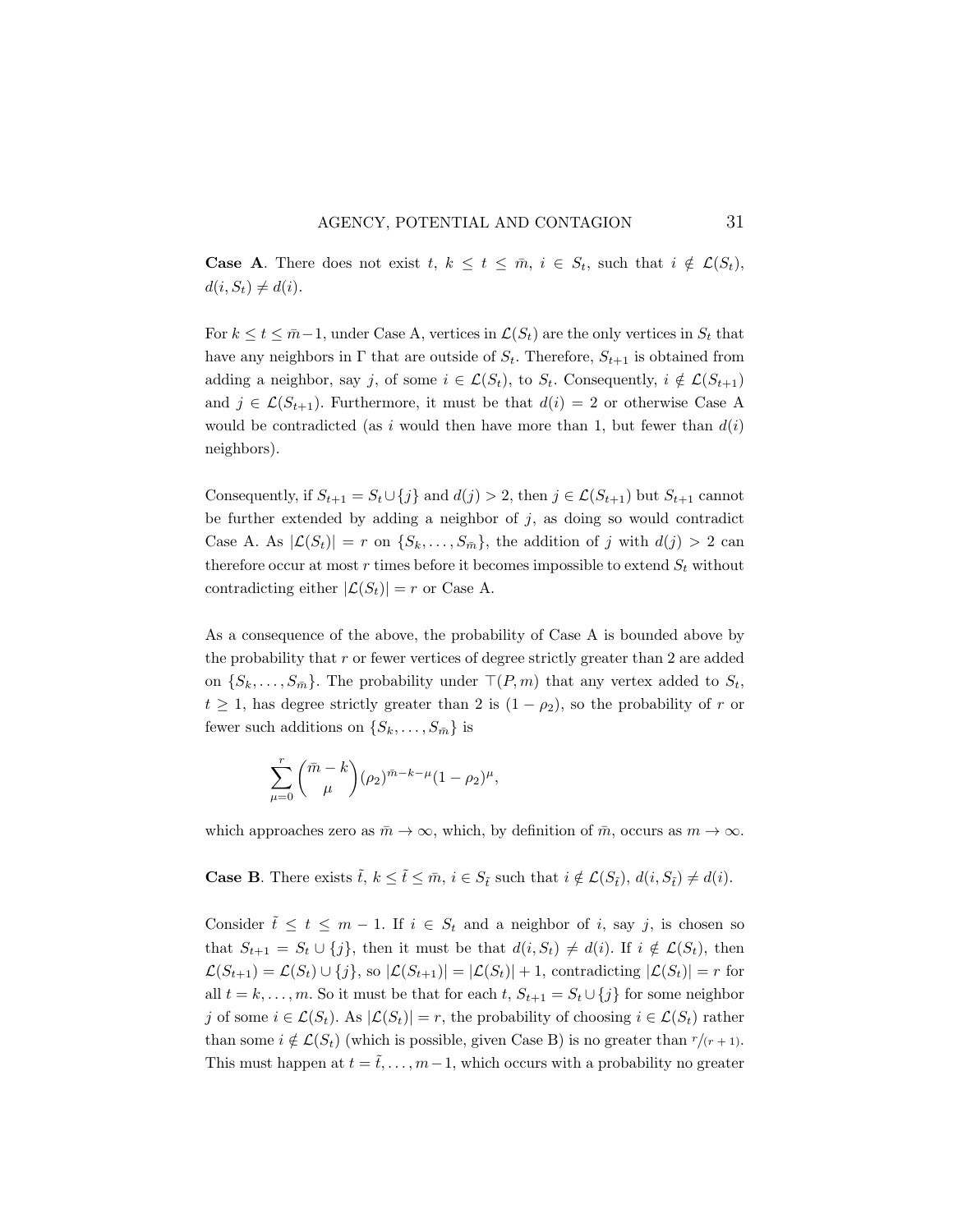$$
\left(\frac{r}{r+1}\right)^{m-\tilde t} \le \left(\frac{r}{r+1}\right)^{m-\bar m} = \left(\frac{r}{r+1}\right)^{\frac{m-k}{2}},
$$

which approaches zero as  $m \to \infty$ .

So, from any  $S_k$ ,  $|\mathcal{L}(S_k)| = r$ , the probability of  $|\mathcal{L}(S_m)| \leq r$  can be made arbitrarily small by increasing m. Consequently, for any  $r_0 \in \mathbb{N}$ , we can make  $\mathbb{P}_m\left[\{\left(\Gamma, S\right) : |\mathcal{L}(S)| < r_0\}\right]$  arbitrarily small by increasing m and we have [\(A.3\)](#page-29-0).

Consider a given tree  $\Gamma = (V, E)$ , with root vertex  $i_1$ , and vertex  $j \in U \subset V$ such that  $j \neq i_1$ . It will be shown that the probability that  $\mathcal{L}(S_m) = U$  is independent of  $d(j)$ . First note that if U includes some l such that the unique path in Γ from l to  $i_1$  passes through j, then it is impossible that  $j \in \mathcal{L}(S_m)$ and thus impossible that  $U = \mathcal{L}(S_m)$ . Assuming that this is not the case, if we create a new graph by altering the branches of  $\Gamma$  that emerge from j in any direction other than towards  $i_1$  while maintaining  $d(j) \geq 2$ , then the probability of  $\mathcal{L}(S_m) = U$  remains the same. This is because the altered part of the graph has no effect on the construction of  $\{S_1, \ldots\}$  unless and until (i)  $S_t$  is reached such that  $j \in \mathcal{L}(S_t)$ ; and (ii) j is randomly chosen so that  $S_{t+1}$  will be the union of  $S_t$  with some neighbor of j. However, if this occurs, then  $j \notin \mathcal{L}(S_{t+1}),$ regardless of the value of  $d(j)$ .

In summary, the probability of  $U = \mathcal{L}(S)$  is independent of  $d(j)$  for  $j \in U, j \neq i_1$ . That is, knowing that a vertex j is in  $\mathcal{L}(S)$  does not tell us anything more about  $d(j)$  than what we already know, that it is chosen according to the distribution ρ. In particular, the probability that all vertices in  $\mathcal{L}(S) \setminus \{i_1\}$  have degree less than  $\hat{n}$ , conditional on  $\mathcal{L}(S)$  containing at least r vertices, is bounded:

<span id="page-31-0"></span>(A.4) 
$$
\mathbb{P}_m\big[\left\{ (\Gamma, S) : d(j) < \hat{n} \text{ for all } j \in \mathcal{L}(S) \right\} \mid |\mathcal{L}(S)| \ge r \big] \le \left(\sum_{n \le \hat{n}} \rho_n\right)^{r-1},
$$

where the bound is constructed by multiplying independent probabilities of  $r-1$ vertices in  $\mathcal{L}(S) \setminus \{i_1\}$  having degree less than  $\hat{n}$ .

Let  $\hat{n}$  be such that  $\sum_{n \leq \hat{n}} \rho_n < 1$ . For any given  $\delta > 0$ , it is possible to choose  $\tilde{r}$ large enough such that  $\left(\sum_{n \leq \hat{n}} \rho_n\right)^{\tilde{r}-1} < \delta/2$ . Furthermore,  $(A.3)$  implies that it

than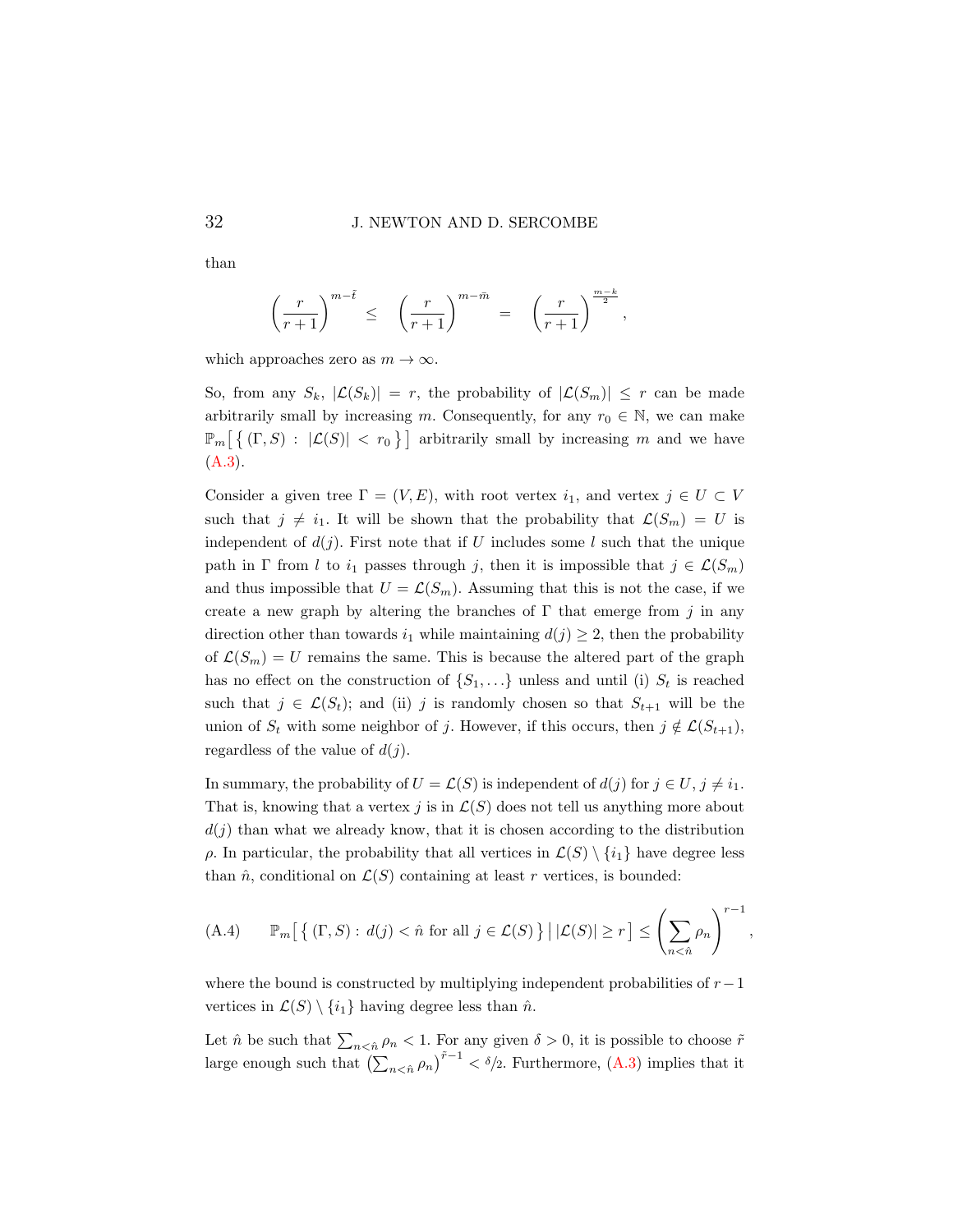is possible to choose  $\tilde{m}$  such that  $\mathbb{P}_{\tilde{m}}\left[\left\{ \left. (\Gamma,S\right): |\mathcal{L}(S)| < \tilde{r} \right\} \right] < \delta/2$ . Therefore

<span id="page-32-0"></span>(A.5) 
$$
\mathbb{P}_{\tilde{m}}\left[\left\{ (\Gamma, S) : d(j) \geq \hat{n} \text{ for some } j \in \mathcal{L}(S) \right\} \right]
$$

$$
\geq \underbrace{\mathbb{P}_{\tilde{m}}\left[\left\{ (\Gamma, S) : |\mathcal{L}(S)| \geq \tilde{r} \right\} \right]}_{>(1-\frac{\delta}{2}) \text{ by choice of } \tilde{m}}
$$

$$
\cdot \underbrace{\mathbb{P}_{\tilde{m}}\left[\left\{ (\Gamma, S) : d(j) \geq \hat{n} \text{ for some } j \in \mathcal{L}(S) \right\} \middle| |\mathcal{L}(S)| \geq \tilde{r} \right]}_{>(1-\frac{\delta}{2}) \text{ by } (A.4)}
$$

$$
> \left(1 - \frac{\delta}{2}\right)^2 > 1 - \delta.
$$

As, for any  $\delta > 0$ , [\(A.5\)](#page-32-0) holds for large enough  $\tilde{m}$ , we have

<span id="page-32-1"></span>(A.6) 
$$
\lim_{m \to \infty} \mathbb{P}_m \left[ \left\{ (\Gamma, S) : d(j) \ge \hat{n} \text{ for some } j \in \mathcal{L}(S) \right\} \right] = 1.
$$

If 
$$
j \in \mathcal{L}(S)
$$
,  $d(j) \geq \hat{n}$ , then  $Co(S) \leq 1/\hat{n}$ . So, from  $(A.6)$ ,

<span id="page-32-2"></span>(A.7) 
$$
\lim_{m \to \infty} \mathbb{P}_m \left[ \left\{ (\Gamma, S) : Co(S) \leq \frac{1}{\hat{n}} \right\} \right] = 1.
$$

Now consider  $CK(S)$ . By Lemma [1,](#page-10-1)  $CK(S) \leq Co(S)$ . If there exists no maximal n such that  $P_n > 0$ , then for any  $\varepsilon > 0$ , we can choose  $\hat{n}$  such that  $1/\hat{n} < \varepsilon$ , so by [\(A.7\)](#page-32-2),

<span id="page-32-3"></span>(A.8) 
$$
\lim_{m \to \infty} \mathbb{P}_m \big[ \big\{ (\Gamma, S) : Co(S) - CK(S) > \varepsilon \big\} \big] = 0,
$$

proving the lemma.

If there exists maximal *n* such that  $P_n > 0$ , let  $\hat{n}$  take this value. Recall that  $CK(S) = \min_{S' \subseteq S} \frac{d(S',S)}{d(S')}$ . If  $S = S'$ ,  $d(S',S) = m-1$  and  $d(S) \leq m\hat{n}$ . If  $S' \subseteq S$ ,  $S' \neq S$ , then  $d(S', S) \geq |S'|$ ,  $d(S') \leq |S'| \hat{n}$ . In either case,  $\frac{d(S', S)}{d(S')} \geq \frac{(m-1)}{m \hat{n}}$  $\frac{n-1)}{m\hat{n}}.$ This lower bound on  $CK(S)$  approaches  $1/\hat{n}$  as  $m \to \infty$ , which together with  $CK(S) \leq Co(S)$  (by Lemma [1\)](#page-10-1) and  $(A.7)$ , implies  $(A.8)$  and we are done. Q.E.D.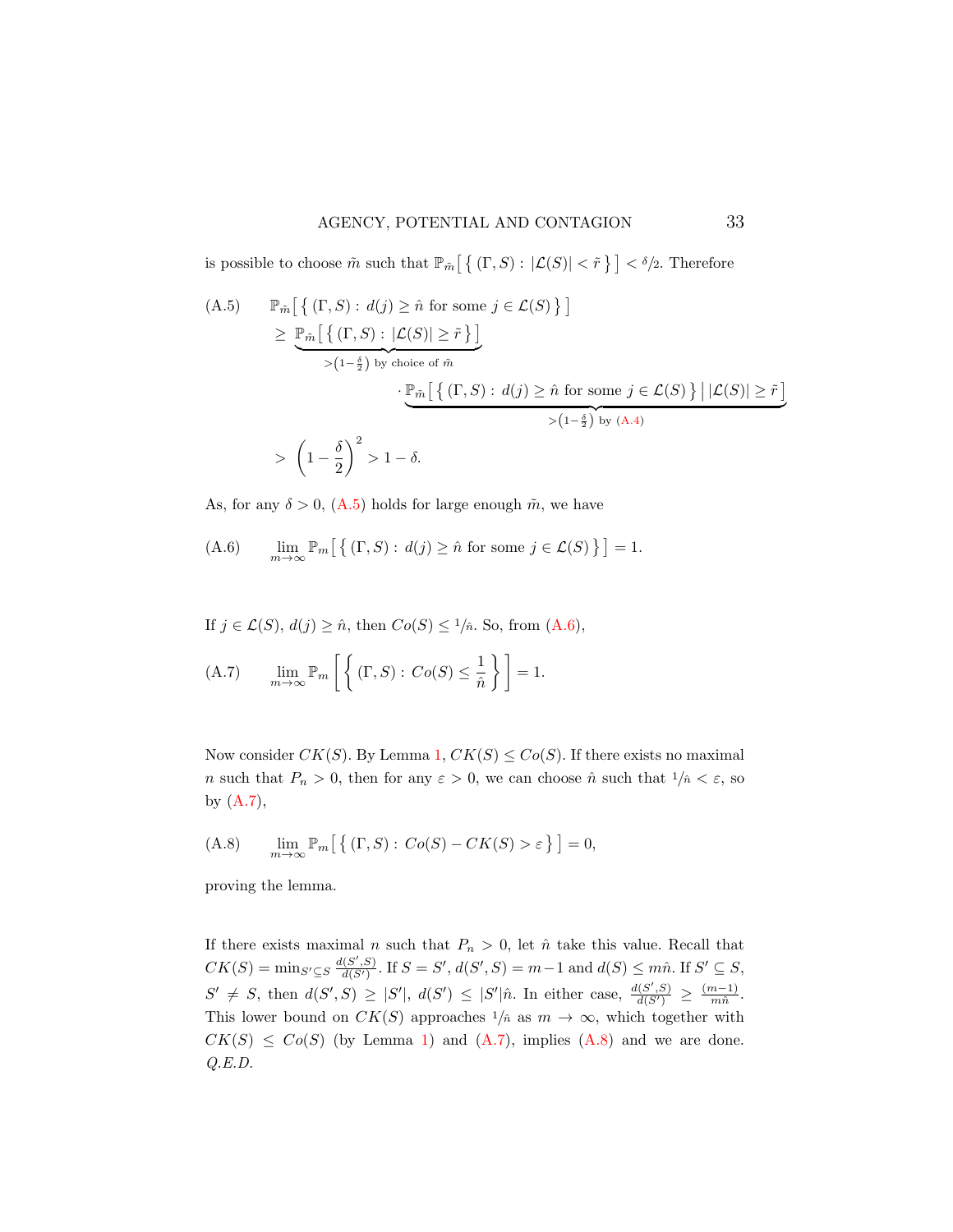PROOF OF PROPOSITION [6:](#page-20-1) Assuming  $\beta < 1 + \alpha$ , let

$$
\varepsilon = \frac{1}{1+\beta} - \frac{1}{2+\alpha} > 0.
$$

If  $(\Gamma, S)$  is such that S is agency autonomous but not potential autonomous, then by Remarks [2,](#page-9-0) [1](#page-8-0) respectively,  $Co(S) > \frac{1}{1+\beta}$  and  $CK(S) \leq \frac{1}{2+\alpha}$ , so

$$
Co(S) - CK(S) > \frac{1}{1+\beta} - \frac{1}{2+\alpha} = \varepsilon,
$$

but, by Lemma [5,](#page-20-0) the probability of such an  $(\Gamma, S)$  pair approaches zero as  $m \to \infty$ .  $Q.E.D.$ 

PROOF OF LEMMA [6:](#page-21-1) If  $\Gamma$  is complete, then balancedness of all  $S \subseteq V$  follows from the argument immediately prior to the statement of the Lemma. To prove the reverse, assume that all connected  $S \subseteq V$  are balanced. Choose arbitrary  $i \in V$ . Γ connected implies that there exists  $j \in V$  such that  $\{i, j\} \in E$ .  $S =$  ${i, j}$  is connected and  $d(i, S) = d(j, S) = 1$ . Balancedness of S implies that  $\frac{d(i, S)}{d(i)} = \frac{d(j, S)}{d(j)}$  $\frac{d(j,S)}{d(j)}$ , so we have  $d(i) = d(j)$ . This argument applies to any pair of vertices that share an edge in  $\Gamma$ , so as  $\Gamma$  is connected, all vertices in V have the same degree.

For  $S = \{i, j\}$ , the induced subgraph of  $\Gamma$  on S is complete. For connected  $S, |S| = m, m \leq |V|$ , we show by induction that the induced subgraph on S is complete. For given S,  $|S| = m$ , choose  $i_0 \in S$  such that  $T = S \setminus \{i_0\}$  is connected. By induction on m, it must be that  $\{j, k\} \in E$  for all  $\{j, k\} \subseteq T$ , so  $d(j,T) = |T| - 1$  for all  $j \in T$ . By definition of T, at least one vertex, say  $i_1 \in T$ , is a neighbor of  $i_0$ , therefore  $d(i_1, S) = |T| = |S| - 1$ . For all  $j \in S$ , balancedness of S implies that  $\frac{d(j,S)}{d(j)} = \frac{d(i_1,S)}{d(i_1)}$  $\frac{(i_1, S)}{d(i_1)}$ , and as all vertices in V have the same degree,  $d(j) = d(i_1)$  so  $d(j, S) = d(i_1, S) = |S| - 1$ . Therefore, the induced subgraph of Γ on S is complete. As Γ is connected, this holds for  $S = V$ , therefore Γ is complete.  $Q.E.D.$ 

PROOF OF PROPOSITION [7:](#page-22-0) The condition in Definition [3](#page-21-2) can be written as

$$
\min_{\substack{T \subseteq S \\ T \in \Omega}} \max_{i \in T} \pi_i(\sigma_S^B, \sigma_{V \setminus S}^A) - \pi_i(\sigma_T^A, \sigma_{S \setminus T}^B, \sigma_{V \setminus S}^A) \ge 0.
$$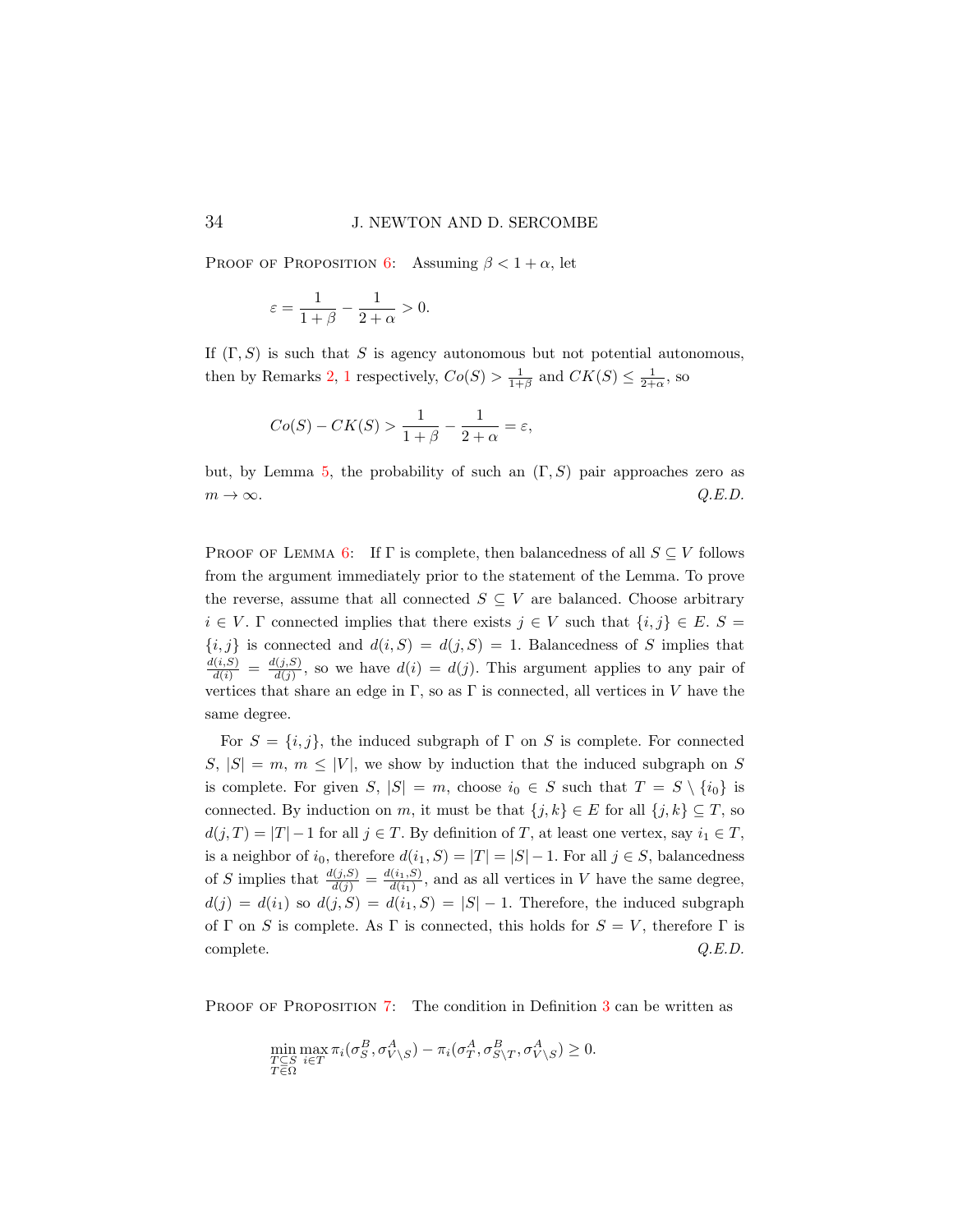Substituting payoffs this becomes

$$
\min_{\substack{T \subseteq S \\ T \in \Omega}} \max_{i \in T} (\beta - \alpha) d(i, V \setminus S) + d(i, S) - (1 + \beta) (d(i, T) + d(i, V \setminus S)) \ge 0,
$$

which rearranges to give the required condition.  $Q.E.D.$ 

PROOF OF PROPOSITION [8:](#page-23-1) Consider  $\beta \leq 1 + \alpha$ . Let S', S'' be robust to contagion. Let  $S = S' \cup S''$ . Let  $T \subseteq S$  attain the minimum in the definition of  $CoCo(S, \alpha, \beta)$ . Assume, without loss of generality, that  $T' := S' \cap T$  is nonempty. Then

$$
CoCo(S, \alpha, \beta) = \max_{i \in T} \frac{d(i, S)}{d(i)} - \frac{1 + \beta}{2 + \alpha} \frac{d(i, T)}{d(i)} \sum_{\substack{b: T' \subseteq T \\ b \text{ if } T' \subseteq T'}} \frac{d(i, S)}{d(i)} - \frac{1 + \beta}{2 + \alpha} \frac{d(i, T)}{d(i)} \sum_{\substack{b: T' \subseteq T \\ d(i) \neq 0}} \frac{d(i, S')}{d(i)} - \frac{1 + \beta}{2 + \alpha} \frac{d(i, T')}{d(i)} \sum_{\substack{b: T' \subseteq T \\ b \text{ if } B \neq 0}} \frac{d(i, T')}{d(i)} - \frac{1 + \beta}{2 + \alpha} \frac{d(i, T')}{d(i)} \sum_{\substack{b: D \text{ if } b \text{ if } B \neq 0}} \frac{d(i, T \setminus T')}{d(i)} \sum_{\substack{b: D \text{ if } b \text{ if } B \neq 0}} \frac{d(i, T \setminus T')}{d(i)} \sum_{\substack{b: D \text{ if } b \text{ if } B \neq 0}} \frac{d(i, T \setminus T')}{d(i)} \sum_{\substack{b: D \text{ if } b \text{ if } B \neq 0}} \frac{d(i, T \setminus T')}{d(i)} \sum_{\substack{b: D \text{ if } b \text{ if } B \neq 0}} \frac{d(i, T \setminus T')}{d(i)} \sum_{\substack{b: D \text{ if } b \text{ if } B \neq 0}} \frac{d(i, T \setminus T')}{d(i)} \sum_{\substack{b: D \text{ if } B \neq 0}} \frac{d(i, T \setminus T')}{d(i)} \sum_{\substack{b: D \text{ if } B \neq 0}} \frac{d(i, T \setminus T')}{d(i)} \sum_{\substack{b: D \text{ if } b \text{ if } B \neq 0}} \frac{d(i, T \setminus T')}{d(i)} \sum_{\substack{b: D \text{ if } B \neq 0}} \frac{d(i, T \setminus T')}{d(i)} \sum_{\substack{b: D \text{ if } B \neq 0}} \frac{d(i, T \setminus T')}{d(i)} \sum_{\substack{b: D \text{ if } B \neq 0}} \frac{d(i, T \setminus T')}{d(i)} \sum_{\substack{b: D \
$$

so by Proposition [7,](#page-22-0)  $S = S' \cup S''$  is robust to contagion.

Now consider  $\beta > 1 + \alpha$ . Let  $\Gamma = (V, E)$  contain two cliques S' and S'', each on  $k + 1$  vertices. Let each vertex in  $S' \cup S''$  have degree  $k + l$  and let there be precisely one edge  $e = \{i, j\}$  joining S' and S'' (that is,  $d(S', S'') = 1$ ). Assume that the restriction of the set  $\Omega$  of feasible coalitions to  $S' \cup S''$  is the union of  ${e}$  with the set of singletons. Then

$$
CoCo(S', \alpha, \beta) \underset{\substack{\text{as all feasible} \\ \text{caalitions in } S \\ \text{are singletons}}}^{\text{as all feasible}} Co(S') \underset{\substack{\text{by defn} \\ \text{of } Co(.)}}{\underbrace{=}} \frac{k}{k+l}.
$$